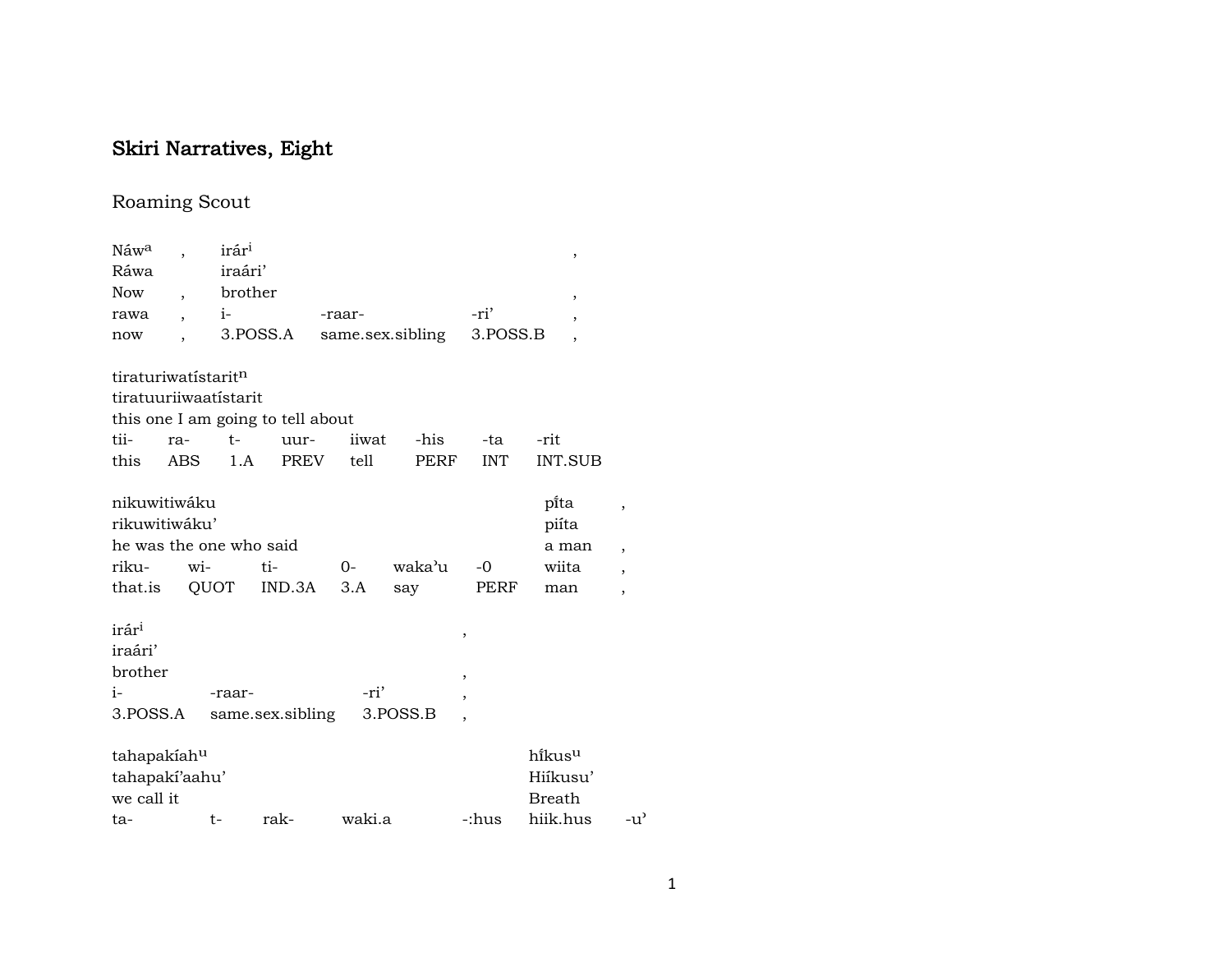|                                    | Nikúwiti<br>Rikuwíti'<br>That is the one<br>riku-<br>that.is QUOT              | wi-                      | ti-              | $O -$<br>IND.3A       | 3.A                            | $\Omega$<br>be                                       | -0<br><b>PERF</b>    | ,<br>,<br>$\overline{ }$      |  |
|------------------------------------|--------------------------------------------------------------------------------|--------------------------|------------------|-----------------------|--------------------------------|------------------------------------------------------|----------------------|-------------------------------|--|
| irár <sup>i</sup><br>iraári'<br>i- | brother<br>3.POSS.A                                                            | -raar-                   | same.sex.sibling | -ri'                  | 3.POSS.B                       |                                                      | ,<br>,               | $\overline{ }$                |  |
| ta-                                | tahapakiahu<br>tahapaki'aahu'<br>we call it<br>$IND.1/2A$ 1.A $1/2.PL$         | $t-$                     | rak-             | waki.a<br>say.PL.IMPF |                                |                                                      | -:hus<br><b>IMPF</b> |                               |  |
| wind                               | hutúhkawahar <sup>u</sup><br>Huutuhkáwahaaru'<br>Fortunate Wind,<br>huutuur-   | kawahaar<br>be.fortunate |                  | -น'<br><b>NOM</b>     | átikis<br>a<br>and<br>a<br>and | $\overline{\phantom{a}}$<br>$\overline{\phantom{a}}$ |                      | tíkis<br>son<br>tiki<br>sonny |  |
|                                    | káwahar <sup>u</sup><br>Káwahaaru'<br>Good Fortune<br>kawahaar<br>be.fortunate | -u'<br><b>NOM</b>        |                  |                       |                                |                                                      |                      |                               |  |

IND.1/2A 1.A 1/2.PL say.PL.IMPF IMPF hiccough NOM

Hiruiharakahuráhkatitúh $\mathfrak{t}^n$ 

Hiru ihaarakaahuraáhkatiituhat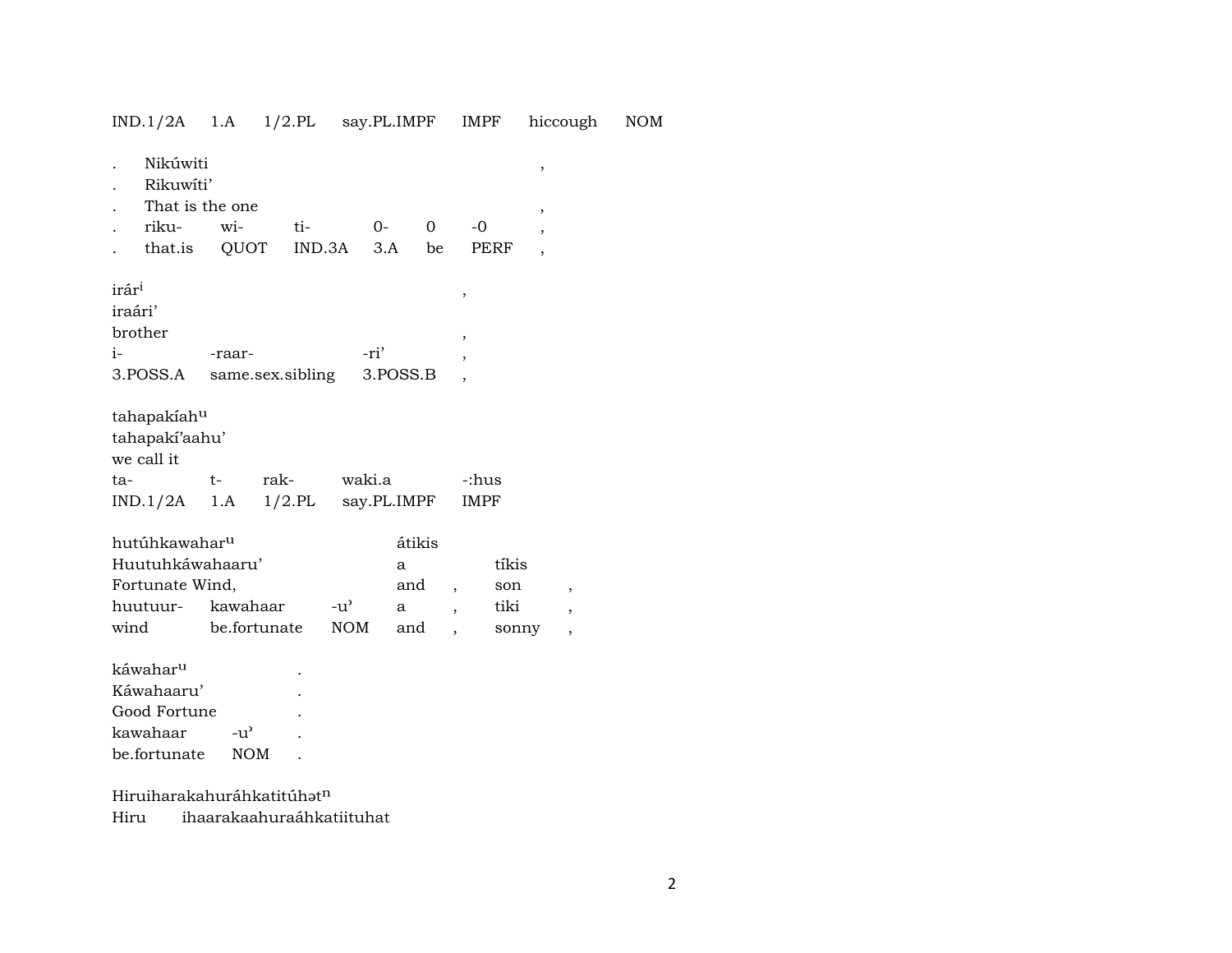| Then                                                                                              |                                              |                                                | there where the earth is black (ie north)               |                   |                                                                                  |                                                       |                      |                                           |       |
|---------------------------------------------------------------------------------------------------|----------------------------------------------|------------------------------------------------|---------------------------------------------------------|-------------------|----------------------------------------------------------------------------------|-------------------------------------------------------|----------------------|-------------------------------------------|-------|
| hiruu                                                                                             | ii-                                          | haa-                                           | $0 -$<br>ra-                                            |                   | kaa.huraar-                                                                      | katiit                                                |                      | u.hak                                     | $-0$  |
| then                                                                                              | there                                        | here                                           | <b>ABS</b>                                              | 3.A               | earth                                                                            | be.black                                              |                      | extend.in.a.line                          | SUB.4 |
| siwitiwar <sup>itn</sup><br>siwitiwaarit<br>they (du) stand<br>$si-$<br>DU                        | wi-<br>QUOT                                  | ti-<br>IND.3A                                  | $0-$<br>wa-<br>3.A                                      | <b>DIST</b>       | arik<br>be.standing                                                              | $-0$<br><b>PERF</b>                                   | $\ddot{\phantom{0}}$ | Náwa<br>Ráwa<br><b>Now</b><br>rawa<br>now |       |
| irari<br>$\overline{\phantom{a}}$<br>$\overline{\phantom{a}}$<br>$i-$<br>$\overline{\phantom{a}}$ | iraári'<br>brother<br>3.POSS.A               | -raar-                                         | same.sex.sibling                                        | -ri'              | $\, ,$<br>$\, ,$<br>$\overline{\phantom{a}}$<br>3.POSS.B<br>$\ddot{\phantom{0}}$ |                                                       |                      |                                           |       |
| iwisiahárəspi<br>iwisi'aháraspi'<br>ii-<br>that                                                   | wii-<br>$si-$<br>$\operatorname{now}$        | ar-<br>$\mathop{\rm DU}\nolimits$<br><b>EV</b> | they (du) were now hunting for him<br>ra-<br><b>ABS</b> | $0-$<br>3.A       | raspii<br>look.for                                                               | $-0$<br><b>PERF</b>                                   | páruksti<br>be.holy  | Paáruksti'<br>Holy Being<br>waarukstii    |       |
| tahapakiah <sup>u</sup> ,<br>tahapakí'aahu'<br>we call him<br>ta-<br>IND.1/2A                     | $t-$<br>1.A                                  | rak-<br>$1/2$ .PL                              | waki.a                                                  | say.PL.IMPF       | -:hus<br><b>IMPF</b>                                                             |                                                       |                      |                                           |       |
| hírikuri<br>hi<br>and<br>hi<br>and                                                                | rikúri'<br>he is the one<br>riku-<br>the.one | ri-<br>CONT.3A                                 | $0-$<br>3.A                                             | $\mathbf 0$<br>be | $-0$<br><b>PERF</b>                                                              | Hikusu<br>Hiíkusu'<br>Breath,<br>hiik.hus<br>hiccough | $-u^{\prime}$        | <b>NOM</b>                                |       |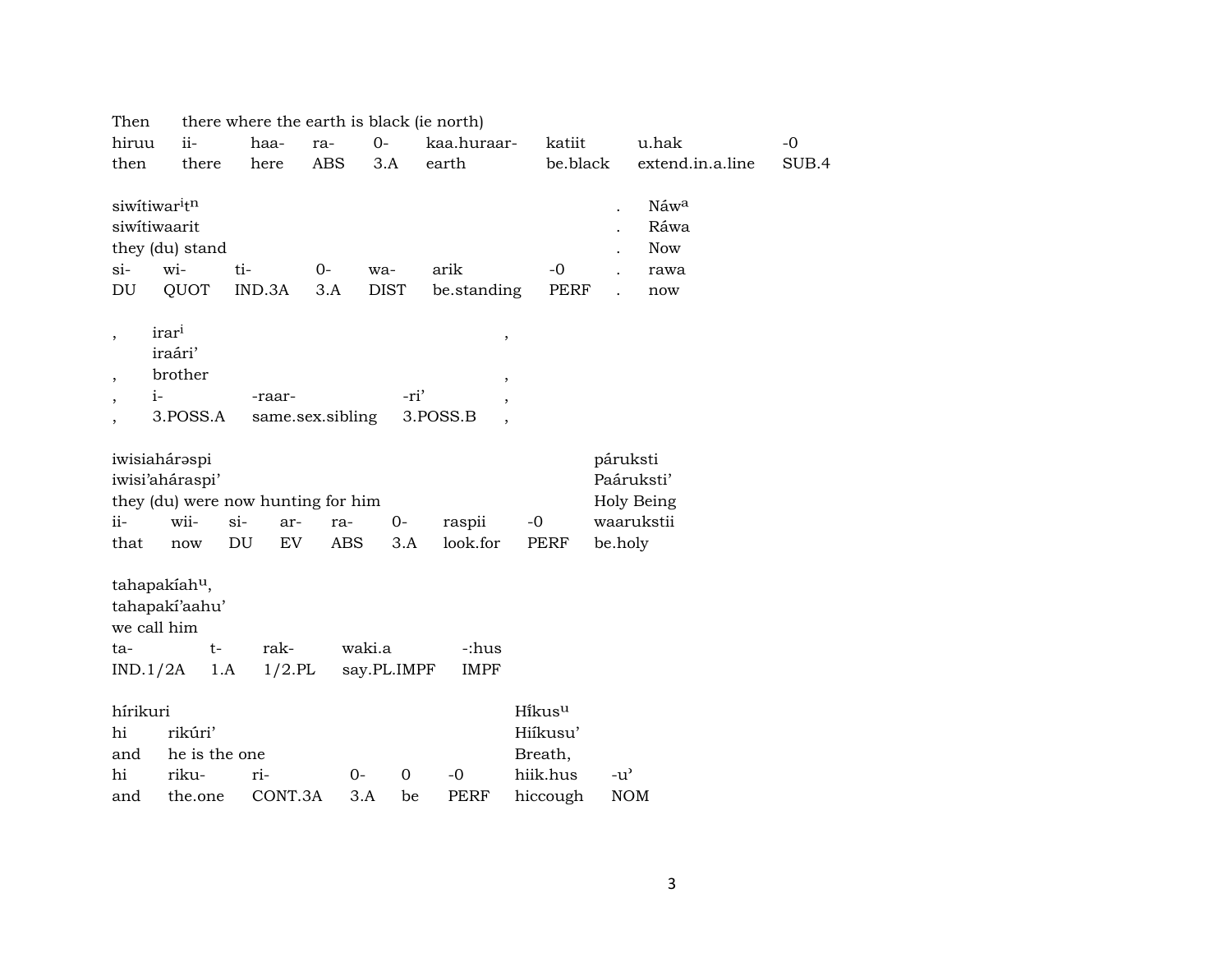| a                         | Káwahar <sup>u</sup> |                            |                  |         |             |                     |             |      |
|---------------------------|----------------------|----------------------------|------------------|---------|-------------|---------------------|-------------|------|
| a                         |                      | Káwahaaru'                 |                  |         |             |                     |             |      |
| and                       |                      | Good Fortune               |                  |         |             |                     |             |      |
| a                         | kawahaar             |                            | $-u^{\prime}$    |         |             |                     |             |      |
| and                       |                      | be.fortunate               | <b>NOM</b>       |         |             |                     |             |      |
|                           |                      |                            |                  |         |             |                     |             |      |
| Tisiaháwa,                |                      |                            |                  |         |             |                     |             |      |
| Tisi'ahaáwaa'             |                      |                            |                  |         |             |                     |             |      |
|                           |                      | Here they (du) came        |                  |         |             |                     |             |      |
| tii-                      | $si-$                | ar-                        | ra-              | 0-      | a-          | wa-                 | a           | $-0$ |
| here                      | DU                   | EV                         | <b>ABS</b>       | 3.A     | PREV.3A     | <b>DIST</b>         | come        | PERF |
|                           |                      |                            |                  |         |             |                     |             |      |
| siaháwa,                  |                      |                            |                  |         |             |                     |             |      |
| si'ahaáwaa'               |                      |                            |                  |         |             |                     |             |      |
| they (du) came            |                      |                            |                  |         |             |                     |             |      |
| $\sin$                    | ar-                  | ra-                        | 0-               | a-      | wa-         | a                   | -0          |      |
| DU                        | EV                   | <b>ABS</b>                 | 3.A              | PREV.3A | <b>DIST</b> | come                | PERF        |      |
|                           |                      |                            |                  |         |             |                     |             |      |
| híkisiahawãk <sup>u</sup> |                      |                            |                  |         |             |                     |             |      |
| hi                        | kici                 |                            | ahawaáku         |         |             |                     |             |      |
| and                       | but                  |                            | there was a hill |         |             |                     |             |      |
| hi                        | kici                 | ar-                        | ra-              | 0-      | waa-        | kus                 | -0          |      |
| and                       | but                  | $\mathop{\rm EV}\nolimits$ | ABS              | 3.A     | hill        | be sitting          | PERF        |      |
|                           |                      |                            |                  |         |             |                     |             |      |
| witúhwari                 |                      |                            |                  |         |             |                     |             |      |
| Witúhwari'                |                      |                            |                  |         |             |                     |             |      |
|                           |                      | He had been around,        |                  |         |             |                     |             |      |
| wi-                       | ti-                  |                            | 0-               | uur-    | warii       |                     | -:hus       |      |
| QUOT                      |                      | IND.3A                     | 3.A              | PREV    |             | be.going.about.IMPF | <b>IMPF</b> |      |
|                           |                      |                            |                  |         |             |                     |             |      |
| hišáhiks                  |                      |                            |                  |         |             |                     |             |      |
| hi                        | cáhiks               |                            |                  |         |             |                     |             |      |
| and                       | a person             |                            |                  |         |             |                     |             |      |
| hi                        | icaahiks             |                            |                  |         |             |                     |             |      |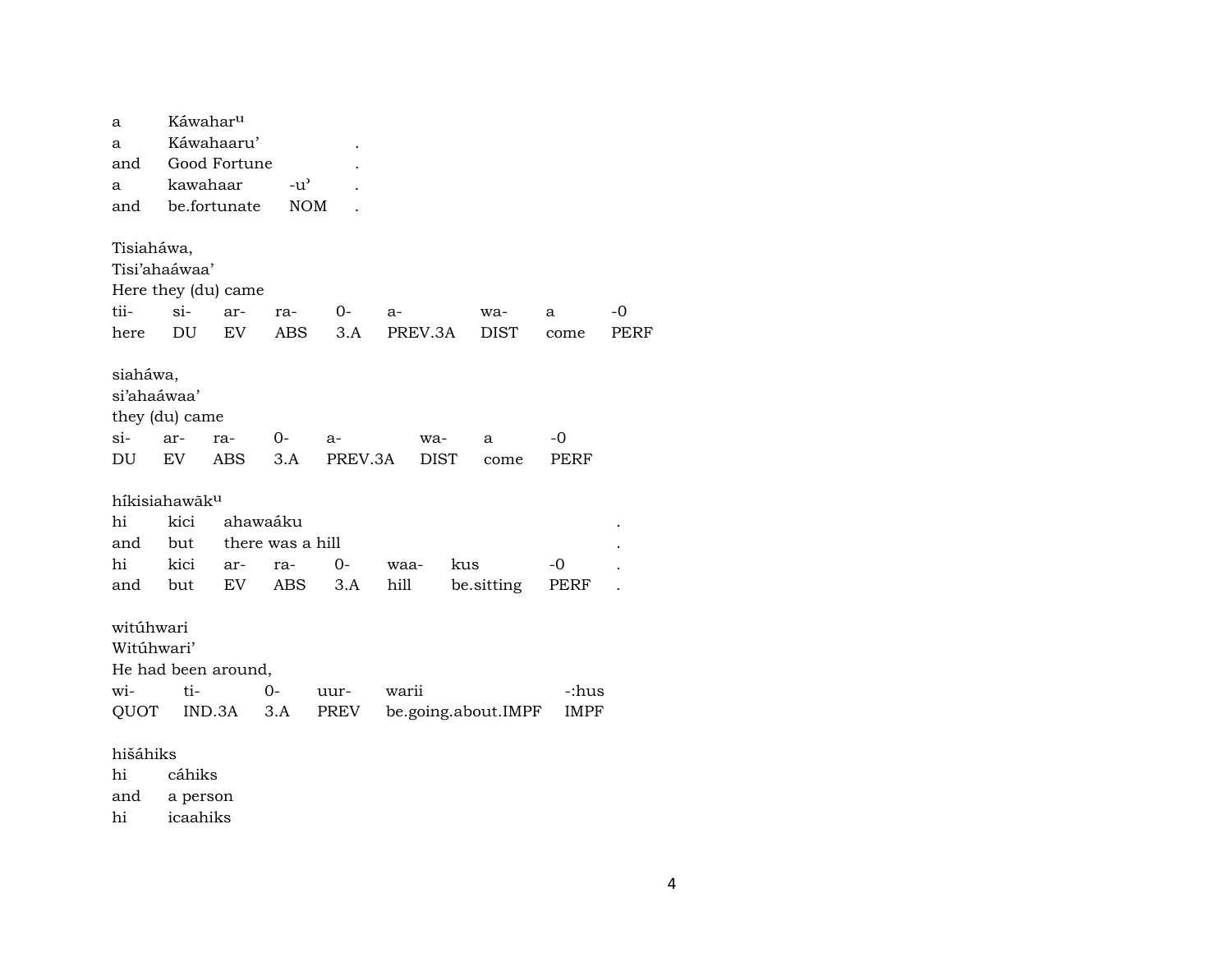and person

|                          | witíahət <sup>n</sup> kásuš              |        |       |      |         |             | $^\mathrm{^\mathrm{o}}$          |               |      |      |
|--------------------------|------------------------------------------|--------|-------|------|---------|-------------|----------------------------------|---------------|------|------|
|                          | witi'ahátkasuc                           |        |       |      |         |             |                                  |               |      |      |
|                          | he had lain down to sleep                |        |       |      |         |             | $\overline{\phantom{a}}$         |               |      |      |
| witi-                    | ar-                                      | ra-    | itka  | -his | uc      |             | $-0$                             |               |      |      |
| REFL                     | EV                                       | ABS    | sleep | PERF |         | lie.down    | PERF<br>$\overline{\phantom{a}}$ |               |      |      |
|                          | hirikusiaháwišpa                         |        |       |      |         |             |                                  |               |      |      |
| hi<br>and                | rikusi'ahaawicpaa'<br>those (du) arrived |        |       |      |         |             |                                  |               |      |      |
| hi                       | riku-                                    | $\sin$ | ar-   | ra-  | 0-      | $a-$        | wic.a                            | -wa           | -0   |      |
| and                      | that.is                                  | DU     | EV    | ABS  | 3.A     | PREV.3A     | arrive                           | <b>DIST</b>   | PERF |      |
| $\ddot{\phantom{0}}$     | $n_{ka}$<br>Ţ                            |        |       |      |         |             |                                  |               |      |      |
| $\ddot{\phantom{0}}$     | Iíka'a                                   |        |       |      |         |             |                                  |               |      |      |
| $\ddot{\phantom{0}}$     | Oh my<br>$\mathbf{I}$                    |        |       |      |         |             |                                  |               |      |      |
| $\ddot{\phantom{0}}$     | iika'a                                   |        |       |      |         |             |                                  |               |      |      |
|                          | oh my                                    |        |       |      |         |             |                                  |               |      |      |
| tisiaháwa <sup>a</sup> , |                                          |        |       |      |         |             |                                  |               |      |      |
|                          | tisi'ahaáwa'a                            |        |       |      |         |             |                                  |               |      |      |
|                          | after they (du) came                     |        |       |      |         |             |                                  |               |      |      |
| tii-                     | $\sin$                                   | ar-    | ra-   | 0-   | a-      | wa-         | $\mathbf{a}$                     | -0            |      |      |
| when                     | DU                                       | EV     | ABS   | 3.A  | PREV.3A | <b>DIST</b> | come                             | SUB.4         |      |      |
|                          | híriku siahakitawaurírit <sup>n</sup>    |        |       |      |         |             |                                  |               |      |      |
| hi                       | rikusi'ahakitawa'uuriírit                |        |       |      |         |             |                                  |               |      |      |
| and                      | those (du) stood up on top               |        |       |      |         |             |                                  |               |      |      |
| hi                       | riku-                                    | $\sin$ | ar-   | ra-  | $0-$    | kita-       | wa-                              | uuri.arik     |      | -0   |
| and                      | that.is                                  | DU     | EV    | ABS  | 3.A     | on.top      | DIST                             | stand.upright |      | PERF |

, Hiruahiwáku

. Hiru ahiwáku'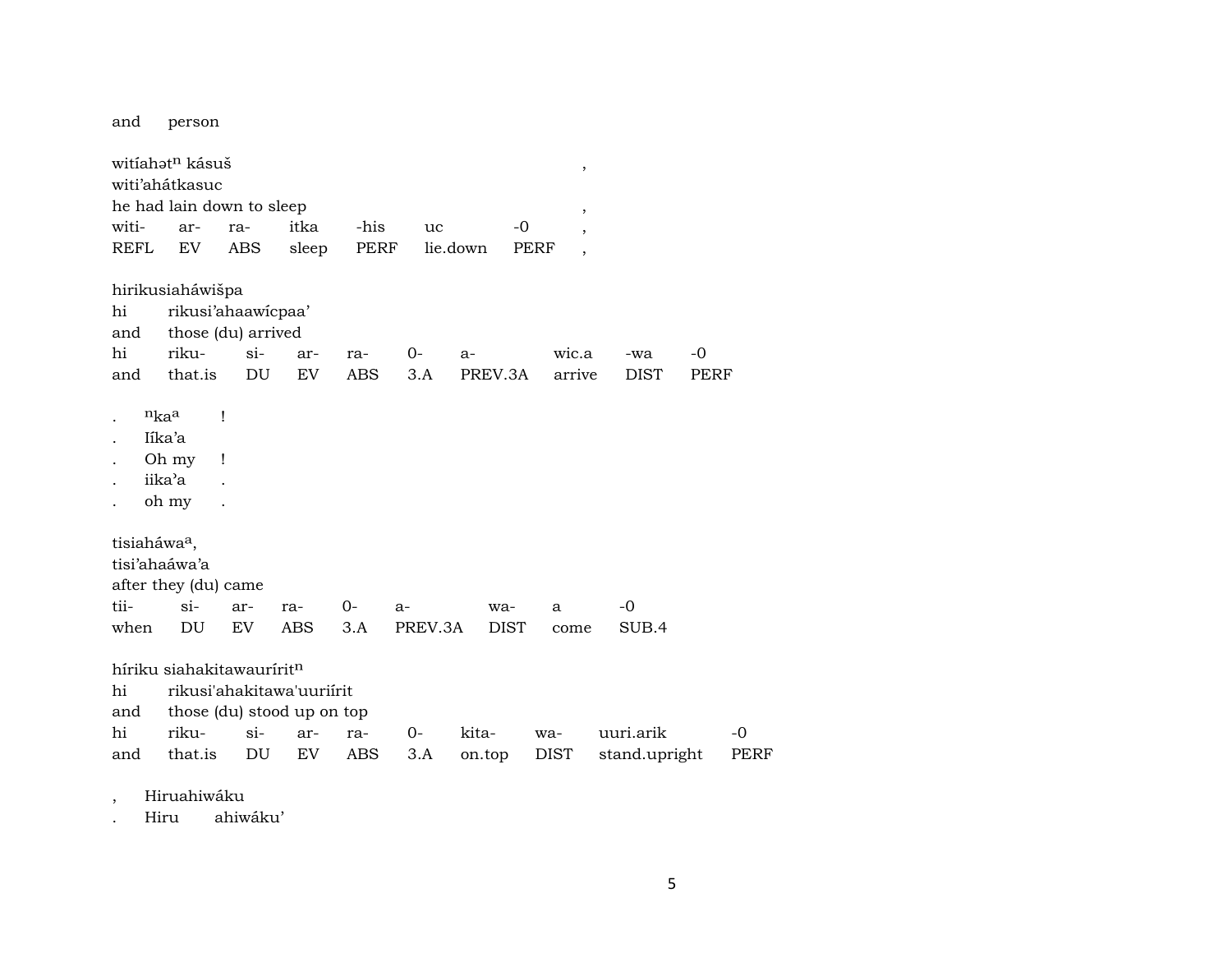|                                                             | Then                                                                  | he said     |               |             |               |                                                                                                                          |                                |                                                                             |                                                |                                                                                       |
|-------------------------------------------------------------|-----------------------------------------------------------------------|-------------|---------------|-------------|---------------|--------------------------------------------------------------------------------------------------------------------------|--------------------------------|-----------------------------------------------------------------------------|------------------------------------------------|---------------------------------------------------------------------------------------|
|                                                             | hiruu                                                                 | ar-         | ri-           | $O -$       |               | waka'u                                                                                                                   | $-0$                           |                                                                             |                                                |                                                                                       |
|                                                             | then                                                                  | <b>EV</b>   | CONT.3A       |             | 3.A           | say                                                                                                                      | PERF                           |                                                                             |                                                |                                                                                       |
| tiráriki,<br>tii-<br>this<br>ihi<br>ihi<br>uh<br>ihii<br>uh | tiraáriki<br>this one:<br>ra-<br>ABS<br>$\overline{\phantom{a}}$<br>, | 0-<br>3.A   | arik          | be.standing | $-i$<br>SUB.2 | $\boldsymbol{\mathcal{C}}$<br>$\boldsymbol{\zeta}\boldsymbol{\zeta}$<br>$\boldsymbol{\zeta}\boldsymbol{\zeta}$<br>Η<br>Ψ | Ihi<br>Ihi<br>Uh<br>ihii<br>uh | ,<br>$\overline{\phantom{a}}$<br>$\overline{\phantom{a}}$<br>$\overline{ }$ | náw <sup>a</sup><br>ráwa<br>now<br>rawa<br>now | $\overline{\phantom{a}}$<br>$\overline{\phantom{a}}$<br>$\overline{\phantom{a}}$<br>, |
|                                                             |                                                                       |             |               |             |               |                                                                                                                          |                                |                                                                             |                                                |                                                                                       |
|                                                             | arísitsukskítaw <sup>i</sup>                                          |             |               |             |               |                                                                                                                          |                                |                                                                             | $\, ,$                                         |                                                                                       |
| ariísit                                                     |                                                                       | sukskítawi' |               |             |               |                                                                                                                          |                                |                                                                             |                                                |                                                                                       |
|                                                             | yourself                                                              |             | be the leader |             |               |                                                                                                                          |                                |                                                                             | Ţ                                              |                                                                                       |
| ariisit                                                     |                                                                       | $i-$        |               | $S-$        | uks-          | kita.wi                                                                                                                  |                                | $-0$                                                                        |                                                |                                                                                       |
|                                                             | one's.own                                                             |             | CONT.1/2A     | 2.A         | <b>JUSS</b>   |                                                                                                                          | be.the.leader                  | <b>PERF</b>                                                                 |                                                |                                                                                       |
|                                                             |                                                                       |             |               |             |               |                                                                                                                          |                                |                                                                             |                                                |                                                                                       |
|                                                             | tihárahatn                                                            |             |               |             |               |                                                                                                                          | kírik <sup>u</sup>             | $\,$                                                                        |                                                |                                                                                       |
|                                                             | Tiháraahat                                                            |             |               |             |               |                                                                                                                          | kíriku'                        |                                                                             |                                                |                                                                                       |
|                                                             | This one passing by                                                   |             |               |             |               |                                                                                                                          | something                      | $\ddot{\phantom{0}}$                                                        |                                                |                                                                                       |
| tii-                                                        | haa-                                                                  | ra-         | $0-$          | hak         |               | $-0$                                                                                                                     | kiriku'                        | $\overline{ }$                                                              |                                                |                                                                                       |
| this                                                        | here                                                                  | ABS         | 3.A           |             | pass.by       | SUB.4                                                                                                                    | something                      |                                                                             |                                                |                                                                                       |
| ika <sup>a</sup>                                            | $\mathbf{I}$                                                          | iriwituhi   |               |             |               |                                                                                                                          |                                |                                                                             |                                                |                                                                                       |
| iíka'a                                                      |                                                                       |             | iriwituuhi    |             |               |                                                                                                                          |                                |                                                                             |                                                |                                                                                       |
| oh my                                                       | $\overline{ }$ ,                                                      | it is nice  |               |             |               |                                                                                                                          |                                |                                                                             |                                                |                                                                                       |
| iika'a                                                      | $\overline{\phantom{a}}$                                              | irii-       | wi-           | ti-         |               | $0-$                                                                                                                     | uur-                           | hiir                                                                        | $-0$                                           |                                                                                       |
| oh my                                                       |                                                                       | what        | QUOT          |             | IND.3A        | 3.A                                                                                                                      | PREV                           | be.good                                                                     |                                                | PERF                                                                                  |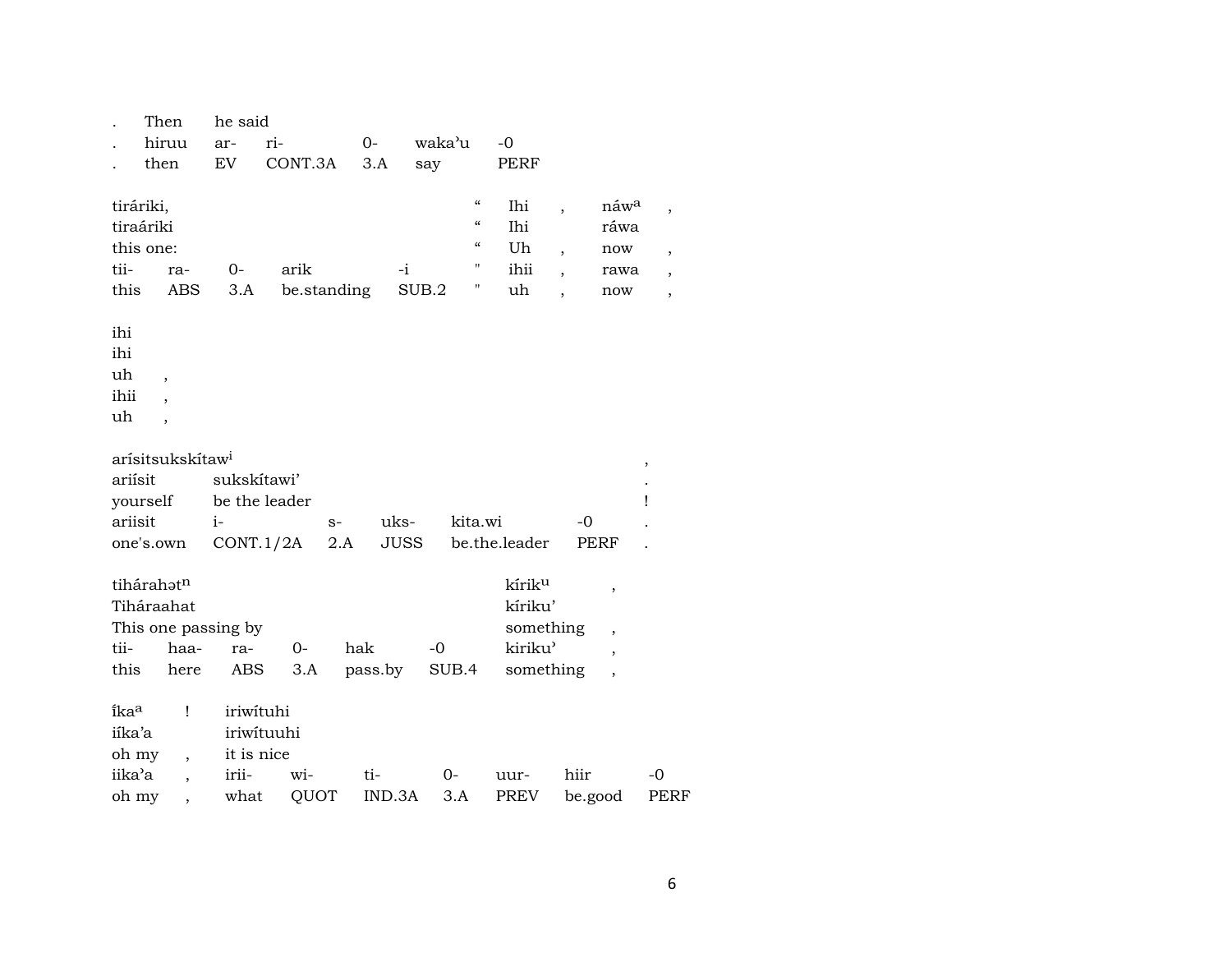|                                                          |                    |                             | Kutikiraríustəsa     |       |     |             |         |       |            |          |       |  |  |
|----------------------------------------------------------|--------------------|-----------------------------|----------------------|-------|-----|-------------|---------|-------|------------|----------|-------|--|--|
| Kutikirarií'ustasa<br>It seems to be light green on top, |                    |                             |                      |       |     |             |         |       |            |          |       |  |  |
|                                                          |                    |                             |                      |       |     |             |         |       |            |          |       |  |  |
|                                                          | ku-                |                             | ti-                  | $O -$ |     | kirarii'uus |         | ta    |            | sa       | $-0$  |  |  |
|                                                          | <b>INDF</b>        |                             | IND.3A               | 3.A   |     | be.green    |         |       | be.hanging | be.lying | PERF  |  |  |
|                                                          |                    |                             |                      |       |     |             |         |       |            |          |       |  |  |
| a                                                        |                    | tírahatn                    |                      |       |     |             |         |       | háwa       |          |       |  |  |
| a                                                        |                    | tiíraahat                   |                      |       |     |             |         |       | hawá       |          |       |  |  |
| and                                                      |                    |                             | this one passing     |       |     |             |         |       | also       |          |       |  |  |
| a                                                        |                    | tii-                        | ra-                  | $0-$  | hak |             | -0      |       | haawa      |          |       |  |  |
| and                                                      |                    | this                        | ABS                  | 3.A   |     | pass.by     |         | SUB.4 | also       |          |       |  |  |
|                                                          |                    |                             |                      |       |     |             |         |       |            |          |       |  |  |
| iriwirúhi                                                |                    |                             |                      |       |     |             |         |       |            |          |       |  |  |
| iriwiirúhi                                               |                    |                             |                      |       |     |             |         |       |            |          |       |  |  |
|                                                          |                    | that is nice                |                      |       |     |             |         |       |            |          |       |  |  |
| irii-                                                    |                    | wii-                        | ra-                  | $0-$  |     | uur-        | hiir    |       | -0         |          |       |  |  |
| that                                                     |                    | now                         | ABS                  | 3.A   |     | PREV        | be.good |       | PERF       |          |       |  |  |
|                                                          |                    | kurakupaháštas <sup>a</sup> |                      |       |     |             |         |       |            |          |       |  |  |
|                                                          |                    | kurakupaháctasa             |                      |       |     |             |         |       |            |          |       |  |  |
|                                                          |                    |                             | its being red on top |       |     |             |         |       |            |          |       |  |  |
| ku-                                                      |                    | ra-                         | $0-$                 | ku-   |     | pahaat      |         | ta    |            | sa       | -0    |  |  |
| <b>INDF</b>                                              |                    | INF.A                       | 3.A                  | INF.B |     | be.red      |         |       | be.hanging | be.lying | SUB.3 |  |  |
|                                                          |                    |                             |                      |       |     |             |         |       |            |          |       |  |  |
|                                                          | $\pmb{\mathsf{H}}$ | Náwa                        |                      |       |     |             |         |       |            |          |       |  |  |
|                                                          | $\pmb{\mathsf{H}}$ | Ráwa                        |                      |       |     |             |         |       |            |          |       |  |  |
|                                                          | "                  | <b>Now</b>                  |                      |       |     |             |         |       |            |          |       |  |  |
|                                                          | $\pmb{\mathsf{H}}$ | rawa                        |                      |       |     |             |         |       |            |          |       |  |  |
|                                                          | 11                 | now                         |                      |       |     |             |         |       |            |          |       |  |  |
|                                                          |                    |                             |                      |       |     |             |         |       |            |          |       |  |  |
|                                                          |                    | itisirawárik <sup>i</sup>   |                      |       |     |             |         |       |            |          |       |  |  |
| $\mathbf{i}$                                             |                    |                             | tisirawaáriki        |       |     |             |         |       |            |          |       |  |  |
| <b>SO</b>                                                |                    | these (du)                  |                      |       |     |             |         |       |            |          |       |  |  |
| i                                                        |                    | tii-                        | $\sin$               | ra-   | 0-  |             | wa-     | arik  |            | $-i$     |       |  |  |
|                                                          |                    |                             |                      |       |     |             |         |       |            |          |       |  |  |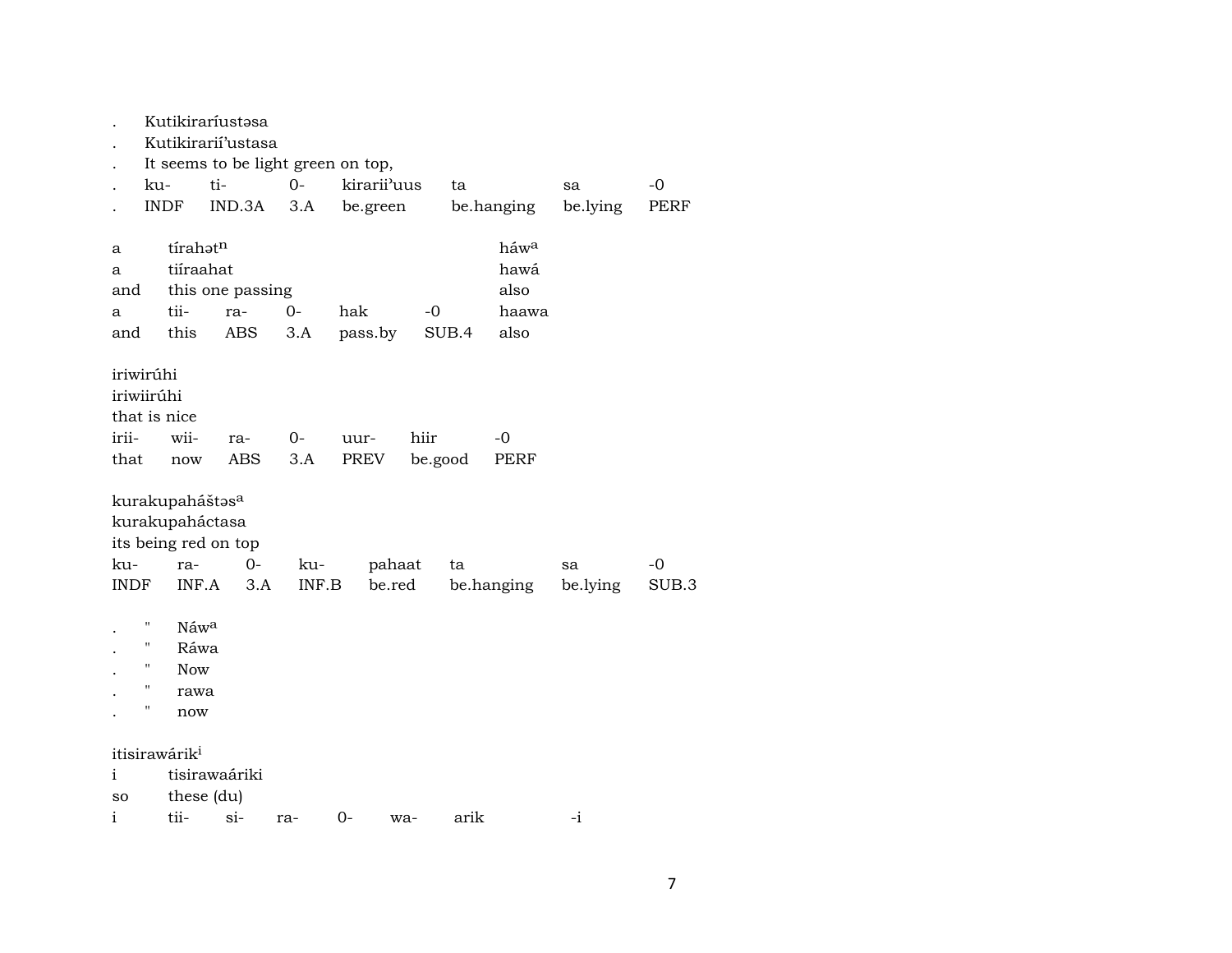| and         | this                         | DU      | ABS           | 3.A                 | <b>DIST</b> |         |         | be.standing              |                          | SUB.2         |                  |
|-------------|------------------------------|---------|---------------|---------------------|-------------|---------|---------|--------------------------|--------------------------|---------------|------------------|
|             | wihirúrikusiahí <sup>a</sup> |         |               |                     |             |         |         |                          |                          |               |                  |
| wihiru      |                              |         | rikusi'ahí'a' |                     |             |         |         |                          |                          |               |                  |
| there       |                              |         |               | they were the ones, |             |         |         |                          |                          |               |                  |
| wii-        | hiruu                        | riku-   |               | $si-$               | ar-         | ri-     |         |                          | $0-$                     | aah           | $-0$             |
| now         | there                        |         | that.is       | DU                  | EV          |         | CONT.3A |                          | 3.A                      | be            | PERF             |
| ihi         | siahawák <sup>a</sup>        |         |               |                     |             |         |         |                          |                          | "             | Náw <sup>a</sup> |
|             | si'ahawaáka                  |         |               |                     |             |         |         |                          |                          | $\mathcal{C}$ | Ráwa             |
| ihi         |                              |         |               |                     |             |         |         |                          |                          | $\epsilon$    | <b>Now</b>       |
| uh,<br>ihii | their (du) saying it         |         |               | $0-$                |             |         |         |                          |                          | н             |                  |
| uh          | si-<br>DU                    | ar-     | ra-           |                     | waak        |         |         | -a                       | $\overline{\phantom{a}}$ | н             | rawa             |
|             |                              | EV      | ABS           | 3.A                 |             | say.SUB |         | SUB.1                    |                          |               | now              |
| təširəspi   |                              |         |               |                     |             |         |         | íhi                      |                          |               |                  |
| tacíraspi'  |                              |         |               |                     |             |         |         | ihi                      |                          |               |                  |
|             | we are hunting for it        |         |               |                     |             |         | ,       | uh                       | ,                        |               |                  |
| ta-         |                              | aciir-  |               | raspii              | $-0$        |         |         | ihii                     | $\overline{\phantom{a}}$ |               |                  |
| IND.1/2A    |                              | IN.DU.A |               | look.for            | PERF        |         |         | uh                       | $\overline{\phantom{a}}$ |               |                  |
|             | rəšihkukútik <sup>a</sup>    |         |               |                     |             |         |         |                          | íhi                      |               |                  |
|             | racihkukuútika               |         |               |                     |             |         |         |                          | ihi                      |               |                  |
|             | for us to kill it            |         |               |                     |             |         |         | $\overline{\phantom{a}}$ | uh,                      |               |                  |
| ra-         | aciir-                       |         | ku-           |                     | kuut.ik     | -a      |         |                          | ihii                     |               |                  |
| INF.A       | IN.DU.A                      |         | INF.B         | kill                |             |         | SUB.1   |                          | uh                       |               |                  |
|             |                              |         |               |                     |             |         |         |                          |                          |               |                  |
|             | rəšikurawašúra <sup>u</sup>  |         |               |                     |             |         |         |                          |                          |               | п                |
|             | racihkuraawacuúra'u          |         |               |                     |             |         |         |                          |                          |               | $\blacksquare$   |
|             | for us to make a quiver      |         |               |                     |             |         |         |                          |                          |               | п                |
| ra-         | aciir-                       |         | ku-           |                     | raawacuu-   |         | ra'uk   |                          | -0                       |               | $\blacksquare$   |
| INF.A       | IN.DU.A                      |         | INF.B         | quiver              |             |         | make    |                          | SUB.3                    |               | п                |

Itiras<sup>a</sup>

I tíraasa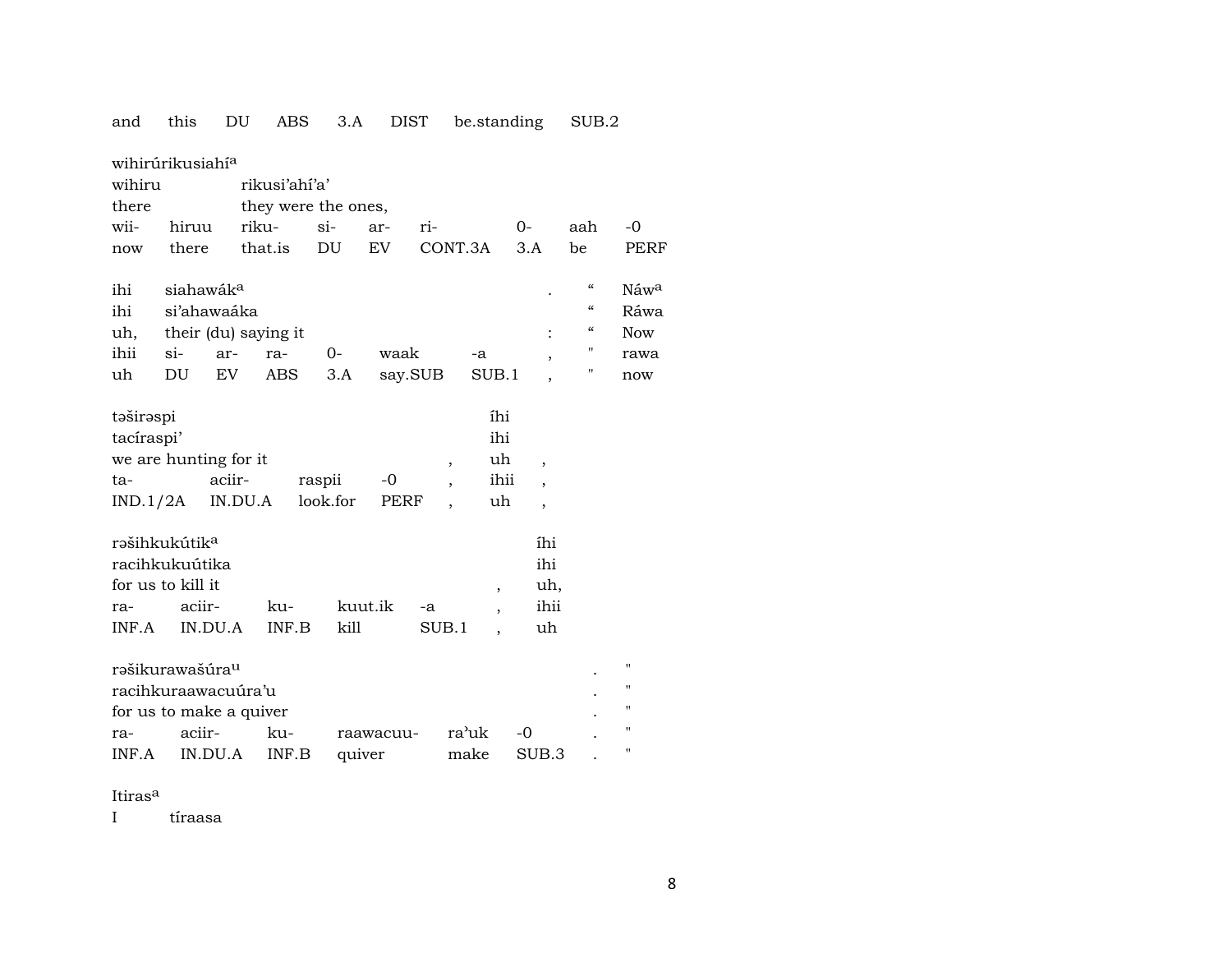| And                                       |                                                                                           | this one lying                     |                   |             |                    |        |                         |                                 |                  |
|-------------------------------------------|-------------------------------------------------------------------------------------------|------------------------------------|-------------------|-------------|--------------------|--------|-------------------------|---------------------------------|------------------|
| i                                         | tii-                                                                                      | ra-                                | 0-                | sa          | $-0$               |        |                         |                                 |                  |
| and                                       | this                                                                                      | ABS                                | 3.A               | be.lying    |                    | SUB.3  |                         |                                 |                  |
| irii-<br>where<br>hírikiríka <sup>a</sup> | irisi ahawárik <sup>i</sup><br>iriisi'ahawaáriki<br>where they (du) stood<br>$\sin$<br>DU | ar-<br>EV                          | ra-<br><b>ABS</b> | $0-$<br>3.A | wa-<br><b>DIST</b> | arik   | be.standing<br>Hiwihiru | $-i$<br>SUB.2                   |                  |
| hi                                        | rikírika'a                                                                                |                                    |                   |             |                    |        | Hi                      | wihiru                          |                  |
| and                                       | he awoke                                                                                  |                                    |                   |             |                    |        | And                     | then                            |                  |
| hi                                        | ri-                                                                                       |                                    | $O -$             | kirika.aar  | $-0$               |        | hi                      | wii-                            | hiruu            |
| and                                       | CONT.3A                                                                                   |                                    | 3.A               | wake.up     | PERF               |        | and                     | now                             | then             |
|                                           |                                                                                           |                                    |                   |             |                    |        |                         |                                 |                  |
|                                           | rikusiahiwáku                                                                             |                                    |                   |             |                    |        |                         |                                 | Náw <sup>a</sup> |
|                                           | rikusi'ahiwáku'                                                                           |                                    |                   |             |                    |        |                         |                                 | Ráwa             |
|                                           | these (du) said                                                                           |                                    |                   |             |                    |        |                         |                                 | <b>Now</b>       |
| riku-                                     | $\sin$                                                                                    | ar-                                | ri-               |             | $0-$               | waka'u | $-0$                    |                                 | rawa             |
| that.is                                   | DU                                                                                        | EV                                 |                   | CONT.3A     | 3.A                | say    | <b>PERF</b>             |                                 | now              |
|                                           | hiruahiwáku<br>hiru<br>then<br>hiruu<br>then                                              | ahiwáku'<br>he said,<br>ar-<br>EV. | ri-<br>CONT.3A    | $0-$<br>3.A | say                | waka'u | -0<br>PERF              | íhi<br>ihi<br>uh,<br>ihii<br>uh |                  |
| škirihk                                   |                                                                                           |                                    | ruahiwáku,        |             |                    |        |                         |                                 | $\alpha$         |
| Ckírihki                                  |                                                                                           |                                    | ruu'ahiwáku'      |             |                    |        |                         |                                 | $\alpha$         |
| Wolf,                                     |                                                                                           |                                    | then he said:     |             |                    |        |                         |                                 |                  |
| ickirir-                                  | -kis                                                                                      | ruu-                               | ar-               | ri-         |                    | $0-$   | waka'u                  | -0                              |                  |
| wolf                                      | DIM                                                                                       | then                               | EV                |             | CONT.3A            | 3.A    | say                     | PERF                            |                  |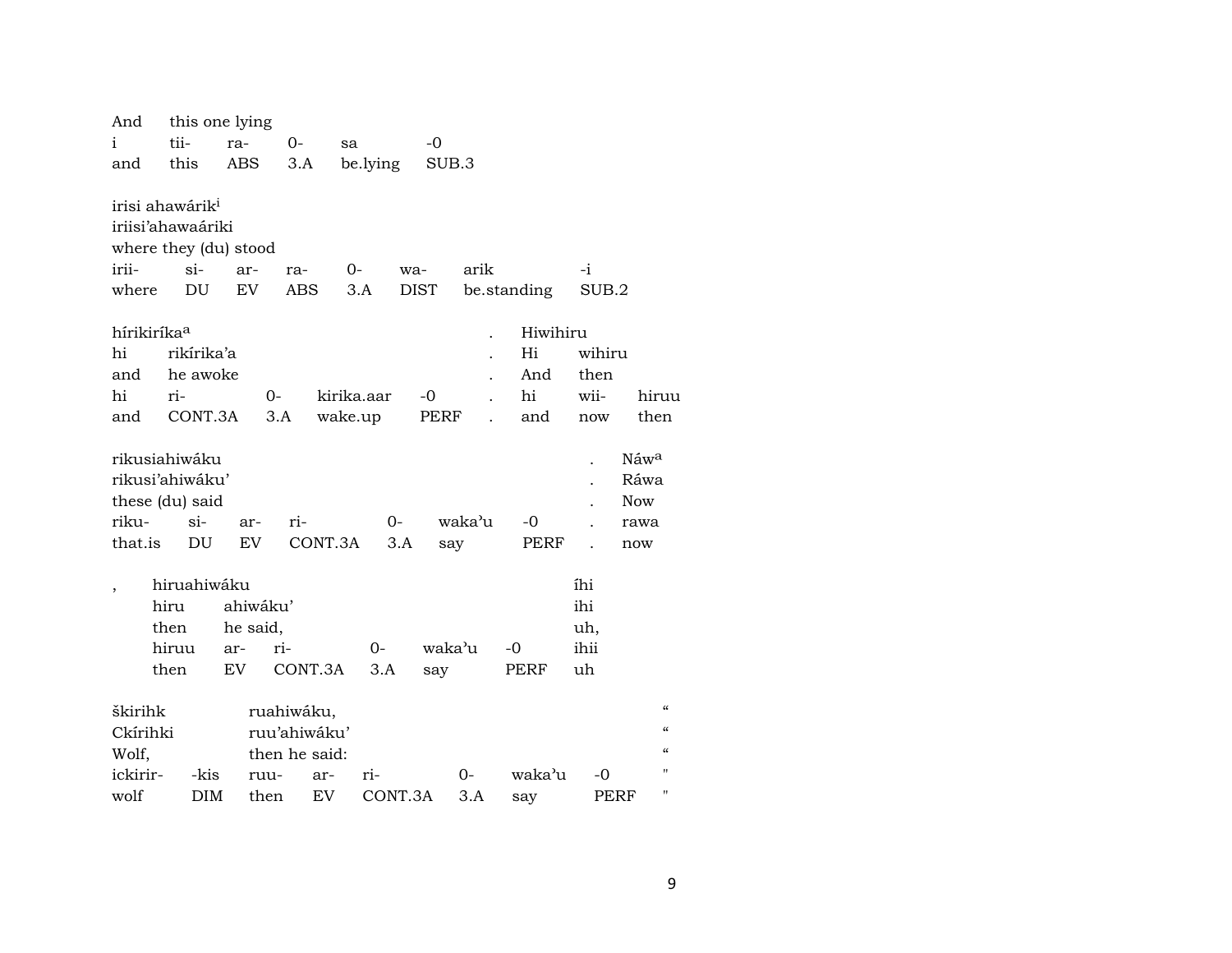| Náw <sup>a</sup> |  |
|------------------|--|
| Ráwa             |  |
| Now              |  |
| rawa             |  |
| now              |  |

| kira                 |                            | perhaps what                                                 | kirikii        | kirakirikiratutkiriwisuhurarist <sup>a</sup><br>kíra kíriki ratutkiriwisuhuraarísta<br>ra-<br>ABS | $t-$<br>1.A | let's see what I am going to do to outfox him<br>$ut-$<br>PREV | kiriwis<br>be.deceitful     | uhur.aar<br>do |                          | -his<br>PERF                                                                                               | -ta<br><b>INT</b> |
|----------------------|----------------------------|--------------------------------------------------------------|----------------|---------------------------------------------------------------------------------------------------|-------------|----------------------------------------------------------------|-----------------------------|----------------|--------------------------|------------------------------------------------------------------------------------------------------------|-------------------|
| Ç                    | "<br>11<br>Η.<br>"<br>11   | Hi<br>And<br>hi<br>and                                       | raa-<br>just   | Hirawitakaráhis <sup>u</sup><br>raawiitakaaraáhisu'<br>suddenly<br>wii-<br>now                    |             | takaaraahis<br>all.at.once                                     | $-u^{\prime}$<br><b>NOM</b> |                |                          |                                                                                                            |                   |
| he said<br>ar-<br>EV | ahawáku<br>ahawáku'<br>ra- | ABS                                                          | $O -$<br>3.A   | waka'u<br>say                                                                                     | $-0$        | PERF                                                           |                             |                |                          |                                                                                                            |                   |
| tii-<br>this         | these (du)                 | tisiahawárik <sup>i</sup><br>tisi'ahawaáriki<br>$\sin$<br>DU | ar-<br>EV.     | ra-<br>ABS                                                                                        | $O-$<br>3.A | wa-<br>DIST                                                    | arik<br>be.standing         | $-i$<br>SUB.2  | $\overline{\phantom{a}}$ | $\boldsymbol{\zeta}\boldsymbol{\zeta}$<br>$\epsilon$<br>$\epsilon$<br>$\blacksquare$<br>$\pmb{\mathsf{H}}$ |                   |
|                      | Hiru                       | Hirurahwawikiš <sup>u</sup>                                  | raahwaawikiícu | 771a anns — Alexa Islande, Isl $11$ agus an anns an a                                             |             |                                                                |                             |                |                          |                                                                                                            |                   |

| There the high hill over yonder |  |  |                                                 |  |
|---------------------------------|--|--|-------------------------------------------------|--|
|                                 |  |  | hiruu ra- 0- ar- waa- wi.kii <sup>3</sup> ac -u |  |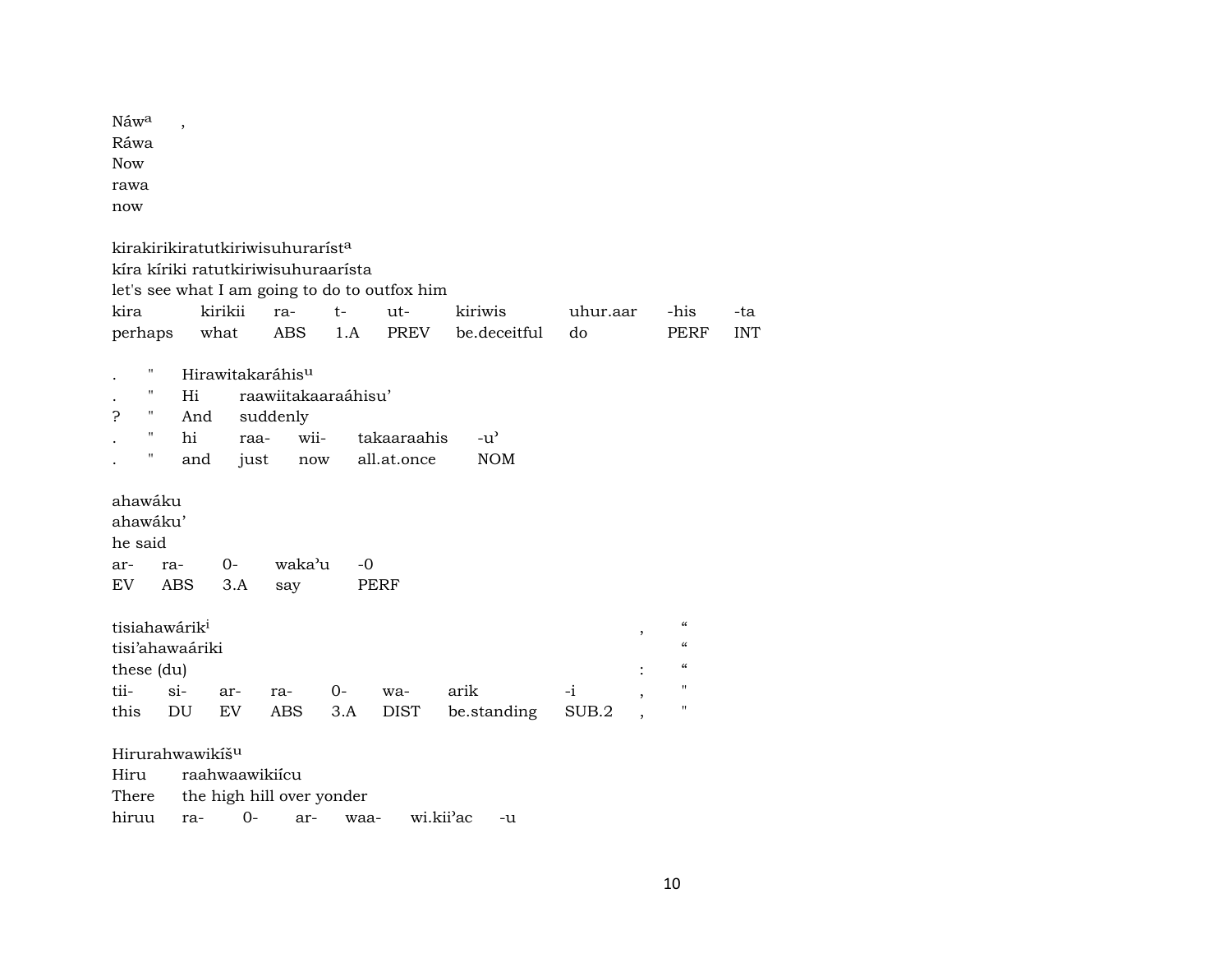| there                    | ABS                                       | 3.A                      | EV      | hill  |             | be.high |                            | SUB.D       |       |                    |         |       |
|--------------------------|-------------------------------------------|--------------------------|---------|-------|-------------|---------|----------------------------|-------------|-------|--------------------|---------|-------|
|                          | iraturahkatáwihatn<br>irahuraahkátawiihat |                          |         |       |             |         |                            |             |       |                    |         |       |
|                          | that one walking on the hillside          |                          |         |       |             |         |                            |             |       |                    |         |       |
| ii-                      | ra-                                       | $O -$                    | huraar- |       | kata-       |         |                            |             | -wi   |                    | hak     | $-0$  |
| that                     | ABS                                       | 3.A                      | ground  |       |             |         | against.a.vertical.surface |             | SUB.L |                    | pass.by | SUB.4 |
|                          | îkaa                                      |                          |         |       |             |         |                            |             |       |                    |         |       |
|                          | iíka'a                                    |                          |         |       |             |         |                            |             |       |                    |         |       |
|                          | oh my                                     |                          |         |       |             |         |                            |             |       |                    |         |       |
| $\overline{\phantom{a}}$ | iika'a                                    | $\overline{\phantom{a}}$ |         |       |             |         |                            |             |       |                    |         |       |
| $\overline{\phantom{a}}$ | oh my                                     |                          |         |       |             |         |                            |             |       |                    |         |       |
| $\overline{ }$           |                                           | $\overline{\phantom{a}}$ |         |       |             |         |                            |             |       |                    |         |       |
| iriwituhi                |                                           |                          |         |       |             |         |                            |             |       | $\pmb{\mathsf{H}}$ |         |       |
| iriwituuhi               |                                           |                          |         |       |             |         |                            |             |       | $\pmb{\mathsf{H}}$ |         |       |
| that is nice             |                                           |                          |         |       |             |         |                            |             |       | $\pmb{\mathsf{H}}$ |         |       |
| irii-                    | wi-                                       | ti-                      |         | $O -$ | uur-        | hiir    |                            | $-0$        |       | $\pmb{\mathsf{H}}$ |         |       |
| that                     | QUOT                                      | IND.3A                   |         | 3.A   | PREV        |         |                            | PERF        |       | $\pmb{\mathsf{H}}$ |         |       |
|                          |                                           |                          |         |       |             |         | be.good                    |             |       |                    |         |       |
| Hiwitaruta               |                                           |                          |         |       |             |         |                            |             |       |                    |         |       |
| Hi                       | witaruuta                                 |                          |         |       |             |         |                            |             |       |                    |         |       |
| And                      | he would do it:                           |                          |         |       |             |         |                            |             |       |                    |         |       |
| hi                       | wi-                                       | ti-                      |         | 0-    | ar-         | ut-     | aar                        | $-0$        |       |                    |         |       |
| and                      | QUOT                                      | IND.3A                   |         | 3.A   | <b>EV</b>   | PREV    | do                         | <b>PERF</b> |       |                    |         |       |
|                          |                                           |                          |         |       |             |         |                            |             |       |                    |         |       |
|                          | rahkuriwátar <sup>u</sup>                 |                          |         |       |             |         |                            |             |       |                    |         |       |
|                          | raahkuriiwátaara                          |                          |         |       |             |         |                            |             |       |                    |         |       |
|                          | when he looked up                         |                          |         |       |             |         |                            |             |       |                    |         |       |
| ra-                      | $0-$                                      | ar-                      | ku-     |       | riiwat      |         | -aar                       | -a          |       |                    |         |       |
| INF.A                    | 3.A                                       | EV                       | INF.B   |       | look.around |         | <b>INCH</b>                | SUB.1       |       |                    |         |       |
|                          |                                           |                          |         |       |             |         |                            |             |       |                    |         |       |
| škirihk                  |                                           |                          |         |       |             |         |                            |             |       |                    |         |       |
| Ckírihki                 |                                           |                          |         |       |             |         |                            |             |       |                    |         |       |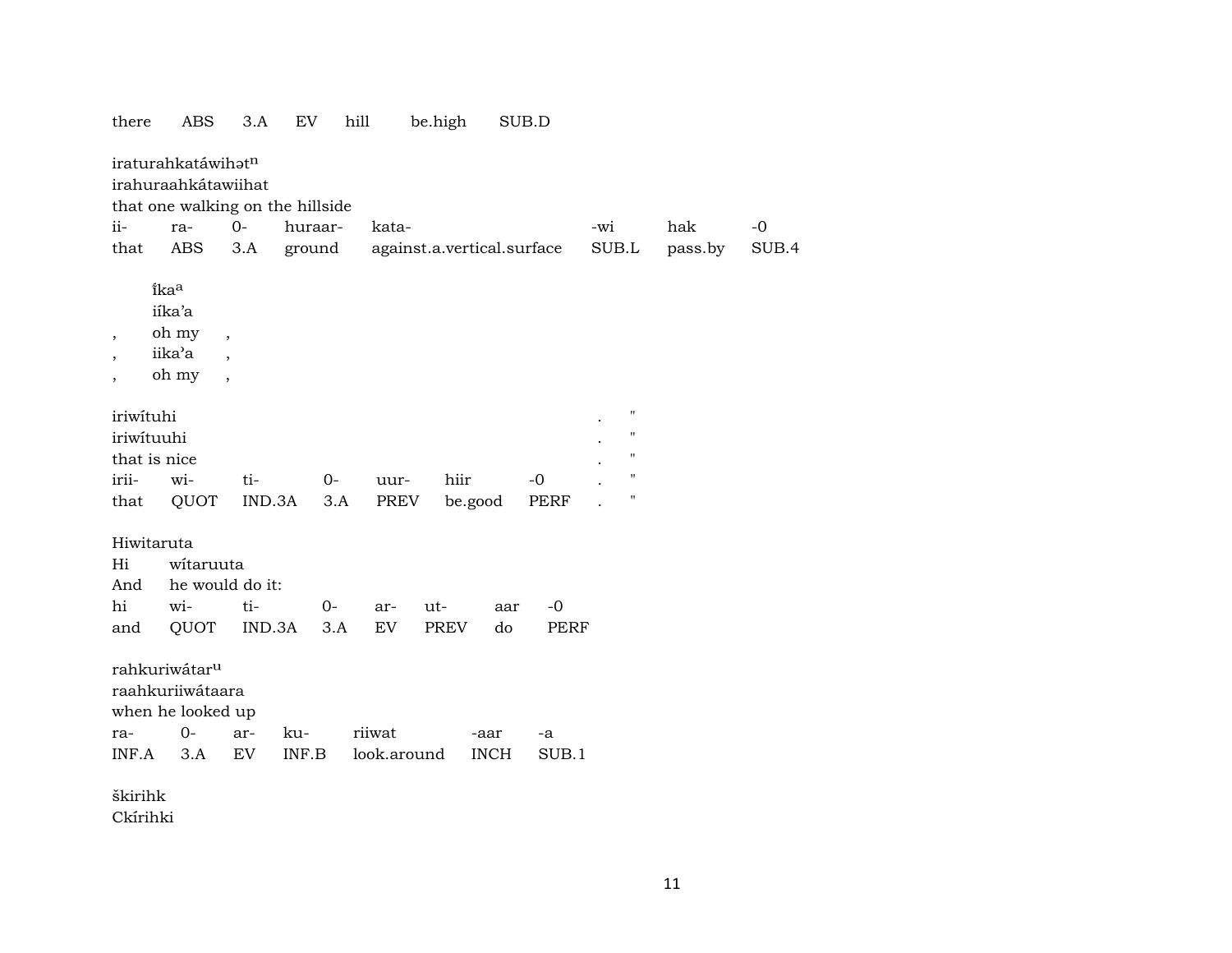| Wolf<br>ickirir-<br>wolf | -kis<br><b>DIM</b>          |                      |                                        |            |             |            |                 |                      |      |             |
|--------------------------|-----------------------------|----------------------|----------------------------------------|------------|-------------|------------|-----------------|----------------------|------|-------------|
|                          | kúisikarawítih <sup>i</sup> |                      |                                        |            |             |            |                 |                      |      |             |
|                          | ku'isiikarawitiihi'         |                      |                                        |            |             |            |                 |                      |      |             |
|                          |                             |                      | there was nothing there in plain sight |            |             |            |                 |                      |      |             |
| ku-                      | ii-                         | $\sin$               | kara-                                  | wi-        | ti-         |            | $O -$           | ihii                 |      | -0          |
| <b>INDF</b>              | there                       | DU                   | <b>NEG</b>                             | QUOT       |             | IND.3A     | 3.A             | be.in.a.place        |      | <b>PERF</b> |
|                          | Hiruahiwáku                 |                      |                                        |            |             |            |                 | škírihk <sup>i</sup> |      |             |
| Hiru                     |                             | ahiwáku'             |                                        |            |             |            |                 | Ckírihki             |      |             |
|                          | Then                        | he said              |                                        |            |             |            |                 | Wolf the             |      |             |
|                          | hiruu                       | ri-<br>ar-           |                                        | $0-$       | waka'u      |            | $-0$            | ickirir-             | -kis |             |
| then                     |                             | EV                   | CONT.3A                                | 3.A        | say         |            | PERF            | wolf                 | DIM  |             |
| irirútahu                |                             |                      |                                        |            |             |            |                 |                      |      |             |
| iriiruútahu              |                             |                      |                                        |            |             |            |                 |                      |      |             |
| way he was               |                             |                      |                                        |            |             |            |                 |                      |      |             |
| irii-                    | ra-                         | 0-                   | ut-                                    | 0          | -a          | -hus       |                 |                      |      |             |
| that                     | ABS                         | 3.A                  | <b>PREV</b>                            | be         | SUB.1       |            | <b>IMPF.SUB</b> |                      |      |             |
|                          | nakurarawihuku              |                      |                                        |            |             |            |                 |                      |      |             |
|                          | rakuraraawihuku             |                      |                                        |            |             |            |                 |                      |      |             |
|                          |                             | when he carries them |                                        |            |             |            |                 |                      |      |             |
| ra-                      | 0-                          | ku-                  | raar-                                  |            |             | ra.awi.huk | -hus            |                      |      |             |
| INF.A                    | 3.A                         | INF.B                |                                        | 3PL.INAN.P | carry       |            |                 | IMPF.SUB             |      |             |
| hirikuáhuta              |                             |                      |                                        |            |             |            |                 |                      |      |             |
| hi                       | riku'ahuúta                 |                      |                                        |            |             |            |                 |                      |      |             |
| and                      |                             | that is what he did  |                                        |            |             |            |                 |                      |      |             |
| hi                       | riku-                       | ar-                  | ra-                                    | 0-         | ut-         | aar        | -0              |                      |      |             |
| and                      | that.is                     | EV                   | <b>ABS</b>                             | 3.A        | <b>PREV</b> | do         | PERF            |                      |      |             |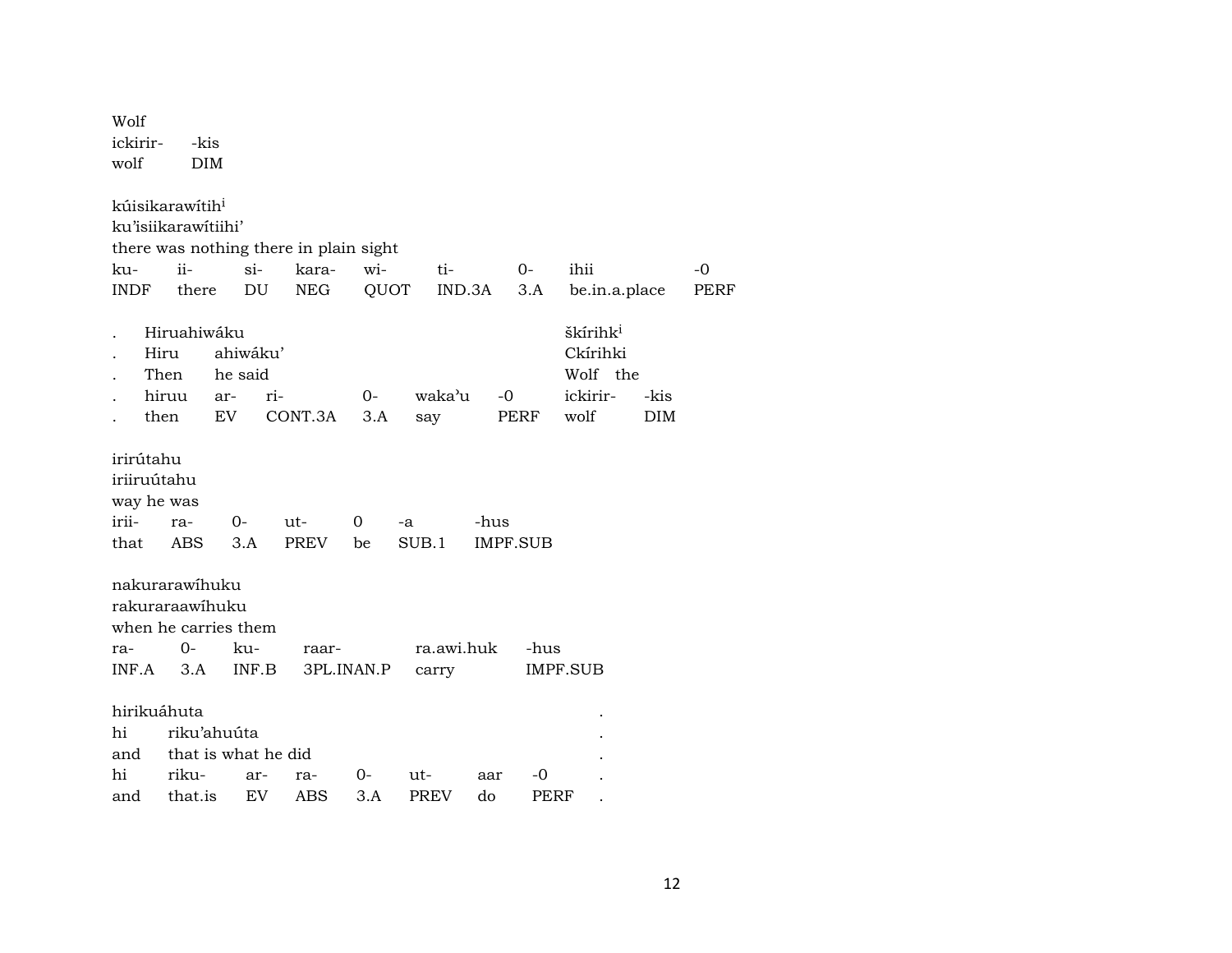|                    | Hirawitakaráhis <sup>u</sup> |               |                                     |             |               |                                  |             |                          |      |                            |
|--------------------|------------------------------|---------------|-------------------------------------|-------------|---------------|----------------------------------|-------------|--------------------------|------|----------------------------|
| Hi                 |                              |               | raawiitakaaraáhisu'                 |             |               |                                  |             |                          |      |                            |
| And                | suddenly                     |               |                                     |             |               |                                  |             |                          |      |                            |
| hi                 | raa-                         | wii-          |                                     | takaaraahis | $-u^{\prime}$ |                                  |             |                          |      |                            |
| and                | just                         | now           |                                     | all.at.once |               | <b>NOM</b>                       |             |                          |      |                            |
|                    |                              |               |                                     |             |               |                                  |             |                          |      |                            |
| ahawáku            |                              |               |                                     |             |               | $\pmb{\zeta}\pmb{\zeta}$<br>$\,$ | Ah          | Ţ                        |      |                            |
| ahawáku'           |                              |               |                                     |             |               | $\pmb{\zeta}\pmb{\zeta}$         | A           |                          |      |                            |
| he said            |                              |               |                                     |             |               | "<br>$\ddot{\cdot}$              | Ah          | $\cdot$                  |      |                            |
| ar-                | ra-                          | 0-            | waka'u                              | $-0$        |               | 11                               | a           | $\overline{ }$           |      |                            |
| EV                 | ABS                          | 3.A           | say                                 |             | PERF          | п                                | ah          | $\overline{\phantom{a}}$ |      |                            |
|                    |                              |               |                                     |             |               |                                  |             |                          |      |                            |
|                    | kusitásiwaritn               |               |                                     |             |               |                                  |             |                          |      |                            |
|                    | kusitásiwaarit               |               |                                     |             |               |                                  |             |                          |      |                            |
|                    |                              |               | it seems (du) you are standing here |             |               |                                  |             |                          |      |                            |
| ku-                | $si$ -                       | ta-           |                                     | $S-$        | $i-$          | wa-                              | arik        |                          | -0   |                            |
| INDF               | DU                           |               | $IND.1/2A$ 2.A                      |             | SEQ           | DIST                             |             | be.standing              | PERF |                            |
|                    |                              |               |                                     |             |               |                                  |             |                          |      |                            |
| ?<br>Ħ             |                              | Hirusiahiwáku |                                     |             |               |                                  |             |                          |      |                            |
| $\pmb{\mathsf{H}}$ | Hiru                         |               | si'ahiwáku'                         |             |               |                                  |             |                          |      |                            |
| "                  | Then                         |               | they (du) said                      |             |               |                                  |             |                          |      |                            |
| $\pmb{\mathsf{H}}$ | hiruu                        |               | $\sin$<br>ar-                       | ri-         |               | $0-$                             | waka'u      | $-0$                     |      |                            |
| Ħ                  | then                         |               | EV<br>DU                            |             | CONT.3A       | 3.A                              | say         | PERF                     |      |                            |
|                    |                              |               |                                     |             |               |                                  |             |                          |      |                            |
|                    | tisiahawárik <sup>i</sup>    |               |                                     |             |               |                                  |             |                          |      | $\boldsymbol{\mathcal{C}}$ |
|                    | tisi'ahawaáriki              |               |                                     |             |               |                                  |             |                          |      | $\mathcal{C}$              |
| these (du)         |                              |               |                                     |             |               |                                  |             |                          |      | $\pmb{\zeta}\pmb{\zeta}$   |
| tii-               | $si$ -                       | ar-           | ra-                                 | 0-          | wa-           | arik                             |             | $-i$                     |      | $\blacksquare$             |
| this               | DU                           | EV            | ABS                                 | 3.A         | DIST          |                                  | be.standing | SUB.2                    |      | Ħ                          |
|                    |                              |               |                                     |             |               |                                  |             |                          |      |                            |
| Náw <sup>a</sup>   | Ţ                            |               | tisiritparitn                       |             |               |                                  |             |                          |      |                            |
| Ráwa               |                              |               | tisíritpaarit                       |             |               |                                  |             |                          |      |                            |
| <b>Now</b>         | $\overline{ }$               |               | here we (du) are                    |             |               |                                  |             |                          |      |                            |
| rawa               |                              | tii-          | $\sin$                              | rii-        | t-            | wa-                              | arik        |                          | $-0$ |                            |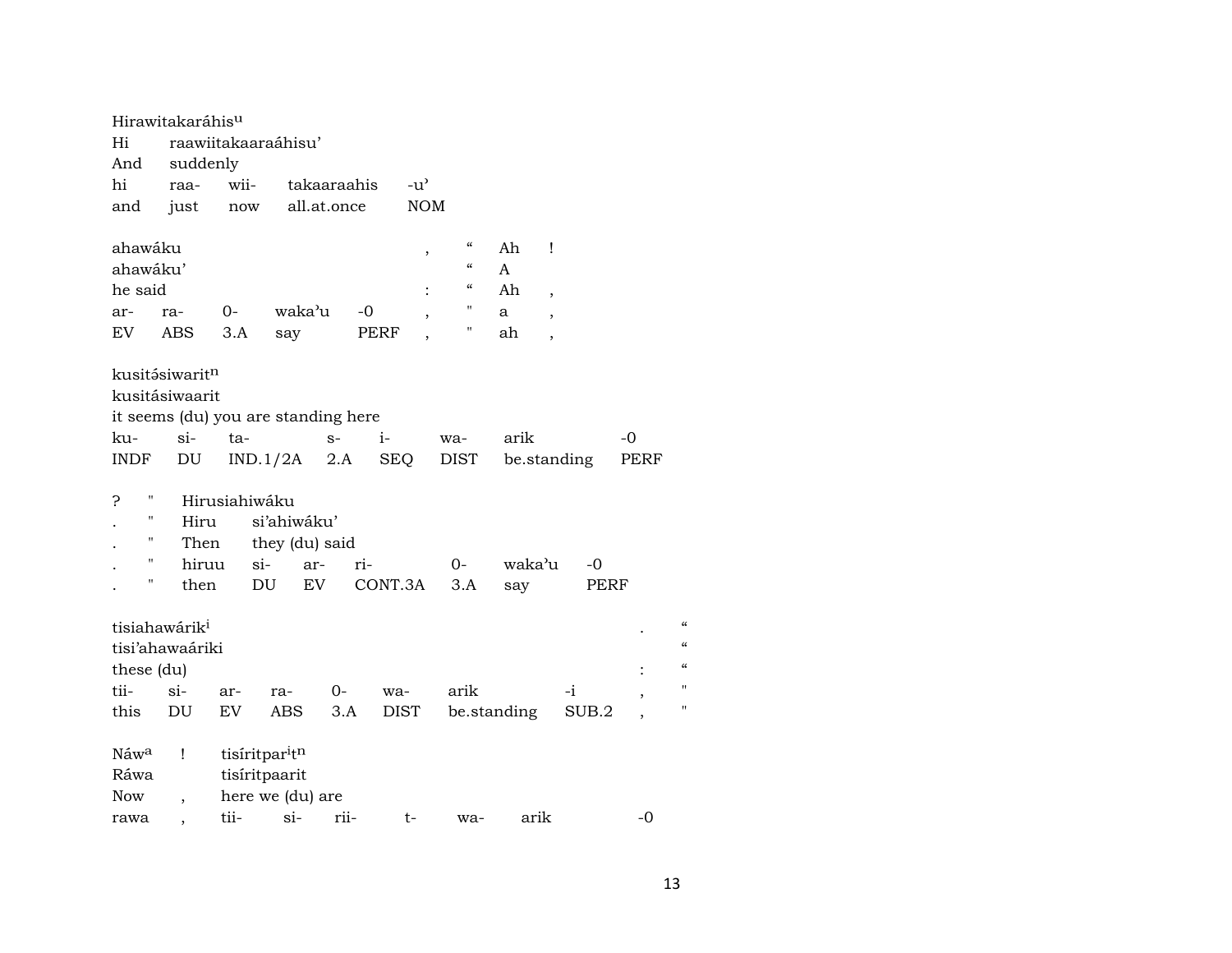| now                    |                                              | here                 | DU                                    | ASSR    | 1.A             |                  | <b>DIST</b>              | be.standing |                          | P    |
|------------------------|----------------------------------------------|----------------------|---------------------------------------|---------|-----------------|------------------|--------------------------|-------------|--------------------------|------|
| Π<br>Π<br>11<br>ı<br>н | Hiru<br>Then<br>hiruu                        | Hiruahiwáku<br>ar-   | ahiwáku'<br>he said<br>ri-            |         | $0-$            |                  | waka'u                   | -0          |                          |      |
| н                      | then                                         | EV                   |                                       | CONT.3A | 3.A             | say              |                          | PERF        |                          |      |
|                        |                                              |                      |                                       |         |                 |                  |                          |             |                          |      |
| tíras <sup>a</sup>     |                                              |                      |                                       |         |                 |                  | $\mathcal{C}\mathcal{C}$ | ári         |                          |      |
| tíraasa                |                                              |                      |                                       |         |                 |                  | $\epsilon$               | Ári'        |                          |      |
|                        | this one lying                               |                      |                                       |         |                 |                  | "                        | Oh          | $\overline{\phantom{a}}$ |      |
| tii-                   | ra-                                          | 0-                   | sa                                    | $-0$    |                 | ,                | н                        | arii        | $\overline{\phantom{a}}$ |      |
| this                   | ABS                                          | 3.A                  | be.lying                              |         | SUB.3           |                  | н                        | oh          | $\overline{\phantom{a}}$ |      |
| kari,                  |                                              |                      |                                       |         |                 |                  |                          |             |                          |      |
| kariiriíkari'          |                                              |                      |                                       |         |                 |                  |                          |             |                          |      |
|                        |                                              |                      | there are a many of them indeed       |         |                 |                  |                          |             |                          |      |
| karii-                 |                                              | rii-                 | 0-                                    | kari    |                 |                  | $-0$                     |             |                          |      |
| EMPH.NEG               |                                              | ASSR                 | 3.A                                   |         | be.numerous     |                  | PERF                     |             |                          |      |
| kárihaaki'<br>oh gosh  | kárihakisírəspar <sup>i</sup> t <sup>n</sup> | $\overline{ }$       | síraspaarit<br>you (du) are standing, |         |                 |                  |                          |             |                          |      |
| karihaaki <sup>3</sup> |                                              | $\sin$               | ra-                                   | $S-$    |                 | wa-              | arik                     |             |                          | $-0$ |
| oh.gosh                |                                              |                      | DU                                    | ABS     | 2.A             | <b>DIST</b>      |                          | be.standing |                          | PERF |
| hi                     | hiwitirihirikíspari                          | witiriiriirikíspari' |                                       |         |                 |                  |                          |             |                          |      |
| and                    |                                              |                      | I am struggling with it around        |         |                 |                  |                          |             |                          |      |
| hi                     | witi-                                        | rii-                 | t-                                    |         | ra.irikis.warii |                  |                          | -:hus       |                          |      |
| and                    | <b>REFL</b>                                  | ASSR                 | 1.A                                   |         |                 | roll.around.IMPF |                          | <b>IMPF</b> |                          |      |
| atáraruša <sup>a</sup> |                                              |                      |                                       |         |                 |                  |                          |             |                          |      |
|                        | aatáraruuca'a                                |                      |                                       |         |                 |                  |                          |             |                          |      |

PERF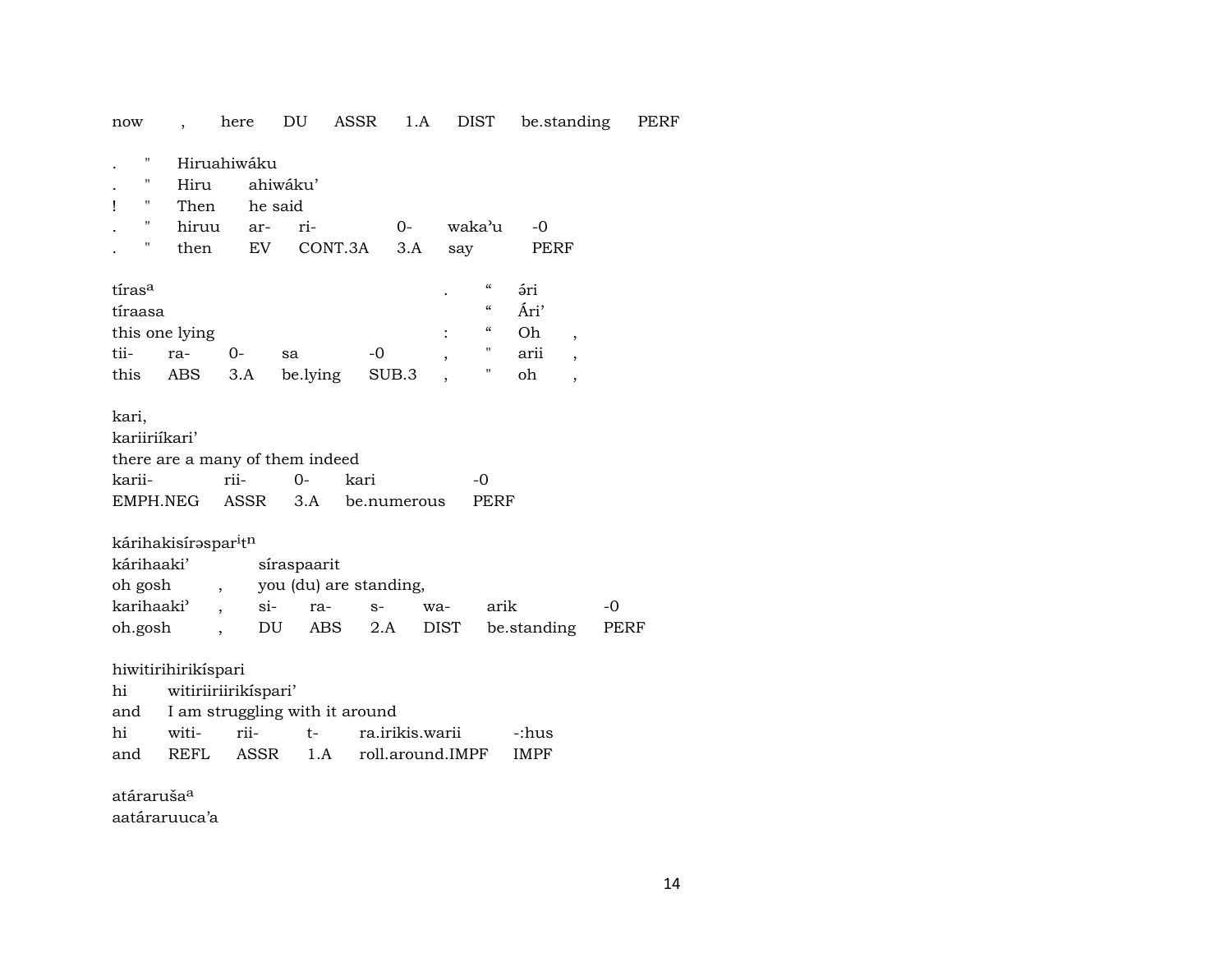| my wanting to lift them up |      |                     |            |                  |             |       |
|----------------------------|------|---------------------|------------|------------------|-------------|-------|
| aa-                        | $t-$ | ir-                 | ar-        | raar-            | ruuca.a     | -0    |
| SUBJ.1/2A                  | 1.A  | PREV.1/2A           | EV         | 3PL.INAN.P       | lift.up     | SUB.4 |
|                            |      |                     |            |                  |             |       |
| Hã <sup>a</sup>            | Ţ    |                     |            |                  |             |       |
| Haa'a                      |      |                     |            |                  |             |       |
| Ha                         | 1    |                     |            |                  |             |       |
| haa'a                      |      |                     |            |                  |             |       |
| ha                         |      |                     |            |                  |             |       |
|                            |      |                     |            |                  |             |       |
| taháriwu<br>taháriwu'      |      |                     |            |                  |             |       |
|                            |      |                     |            |                  |             |       |
| I am carrying them<br>ta-  | $t-$ |                     | ri-        |                  | -:hus       |       |
| IND.1/2A                   | 1.A  | raar-<br>3PL.INAN.P | PORT       | wu<br>go.IMPF    | <b>IMPF</b> |       |
|                            |      |                     |            |                  |             |       |
| ráhtaku                    |      |                     |            |                  | Ihi         |       |
| raáhtaku                   |      |                     |            |                  | Ihi         |       |
| over yonder                |      |                     |            |                  | Uh,         |       |
| $0-$<br>ra-                | ar-  | ta                  | kus        | $-0$             | ihii        |       |
| ABS<br>3.A                 | EV   | be.hanging          | be sitting | SUB.4            | uh          |       |
|                            |      |                     |            |                  |             |       |
| irakuharút <sup>a</sup>    |      |                     |            |                  |             |       |
| irákuuhaaruuta             |      |                     |            |                  |             |       |
| that prairie               |      |                     |            |                  |             |       |
| ii-<br>ra-                 | $0-$ | kuuhaar-            | u.at       |                  | -a          |       |
| that<br>ABS                | 3.A  | flat.ground         |            | extend.in.a.line | SUB.1       |       |
|                            |      |                     |            |                  |             |       |
| isirasuhaíriku             |      |                     |            |                  |             |       |
| isirasuuhaa'iiriku         |      |                     |            |                  |             |       |
| when you (du) see it       |      |                     |            |                  |             |       |
| ii-<br>$\sin$              | ra-  | ut-<br>$S-$         | raa-       | iirik            | -hus        |       |
| DU<br>when                 | ABS  | 2.A<br><b>PREV</b>  | way        | see              | IMPF.SUB    |       |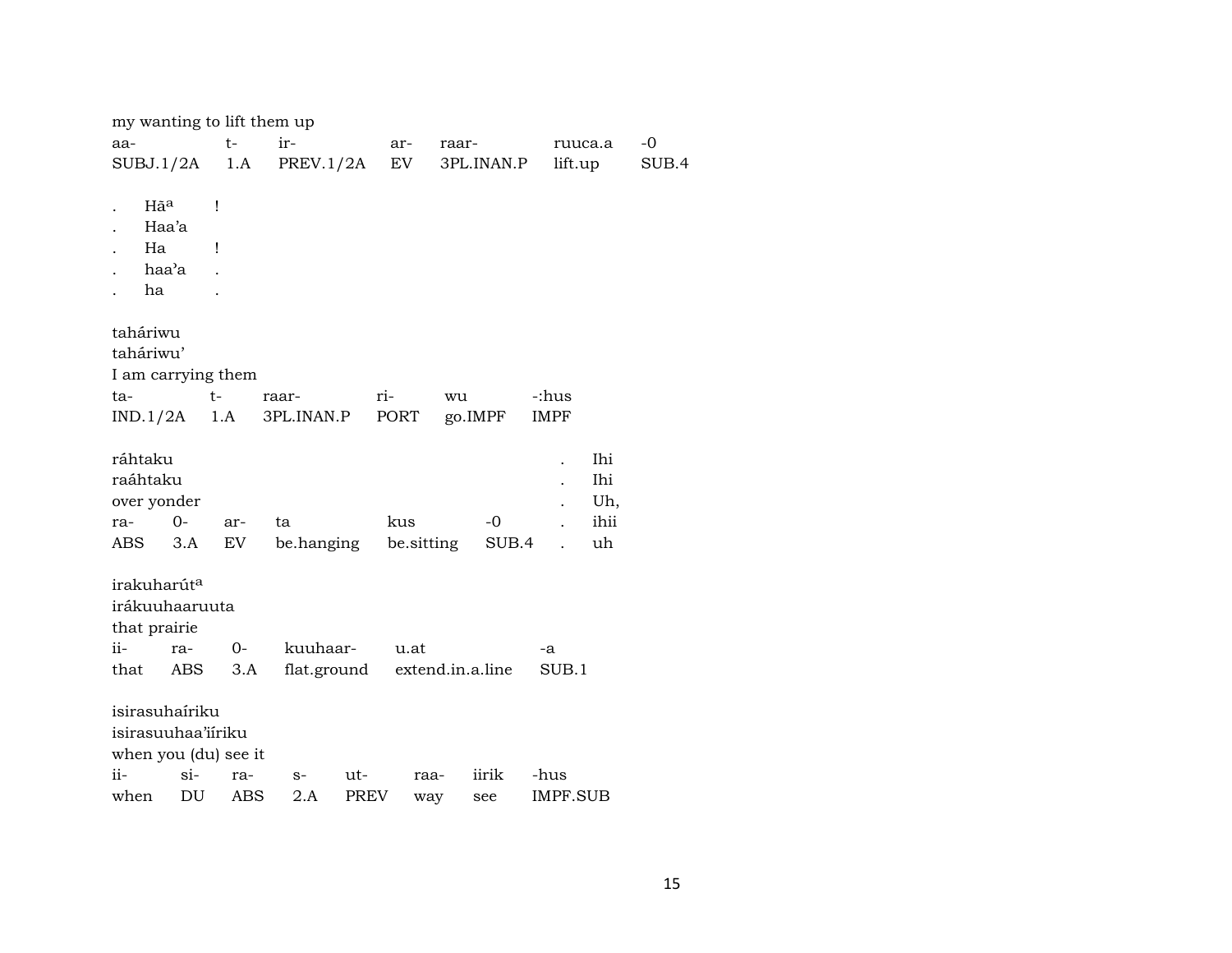| ráhtakutatkuháhkarušuh <sup>u</sup>                                                                                        |                                                          |                                                                    |                                          |               |                     |                                                                |                              |                                                                                  |             |        |          |             |
|----------------------------------------------------------------------------------------------------------------------------|----------------------------------------------------------|--------------------------------------------------------------------|------------------------------------------|---------------|---------------------|----------------------------------------------------------------|------------------------------|----------------------------------------------------------------------------------|-------------|--------|----------|-------------|
| raáhtaku                                                                                                                   |                                                          |                                                                    |                                          |               |                     |                                                                | tatkuuhaáhkaruucuhu'         |                                                                                  |             |        |          |             |
| over yonder                                                                                                                |                                                          |                                                                    |                                          |               |                     |                                                                | I'll put them on the prairie |                                                                                  |             |        |          |             |
| $0-$<br>ra-                                                                                                                | ar-                                                      | ta                                                                 |                                          | kus           | $-0$                |                                                                | ta-                          | $t-$                                                                             | kuuhaar-    | kaa-   | ra.uc.uh | -:hus       |
| <b>ABS</b><br>3.A                                                                                                          | ${\rm EV}$                                               | be.hanging                                                         |                                          | be.sitting    | SUB.4               |                                                                | IND.1/2A                     | 1.A                                                                              | flat.ground | inside | put.PL.P | <b>IMPF</b> |
| isirurakúwak <sup>u</sup> háhkak <sup>u</sup><br>isiiruurakuwaakuuhaáhkaku<br>for it to be a prominent hill on the prairie |                                                          |                                                                    |                                          |               |                     |                                                                |                              |                                                                                  |             |        |          |             |
| $ii-$<br>$si-$                                                                                                             | ruu-                                                     |                                                                    | $0-$                                     | ku-           |                     |                                                                | kuuhaar-                     | ka-                                                                              | kus         | $-0$   |          |             |
| DU<br>that                                                                                                                 | there                                                    | ra-<br>INF.A                                                       | 3.A                                      | INF.B         | waa-<br>hill        |                                                                | flat.ground                  | in                                                                               |             | SUB.4  |          |             |
|                                                                                                                            |                                                          |                                                                    |                                          |               |                     |                                                                |                              |                                                                                  | be.sitting  |        |          |             |
| $\pmb{\cdot}$<br>$\pmb{\mathsf{H}}$<br>Hi<br>11<br>11<br>hi<br>п                                                           | Hitisírawarik <sup>i</sup><br>And<br>tii-<br>this<br>and | tisírawaariki<br>these (du)<br>$si-$<br>$\mathop{\rm DU}\nolimits$ | ra-<br><b>ABS</b>                        | $0 -$<br>3.A  | wa-<br><b>DIST</b>  | arik<br>be.standing                                            |                              | $-i$<br>SUB.2                                                                    |             |        |          |             |
| rusiahirirú <sup>a</sup><br>ruusi'ahiríru'a<br>then they became frightened                                                 |                                                          |                                                                    |                                          |               |                     |                                                                |                              |                                                                                  |             |        |          |             |
| $si-$<br>ruu-                                                                                                              | ar-                                                      | ra-                                                                | $0-$                                     | ir-           | riru                |                                                                | -aar                         | $-0$                                                                             |             |        |          |             |
| DU<br>then                                                                                                                 | ${\rm EV}$                                               | <b>ABS</b>                                                         | 3.A                                      | PL.3A         | be.frightened       |                                                                | <b>INCH</b>                  | <b>PERF</b>                                                                      |             |        |          |             |
| Hiru<br>Then<br>hiruu<br>then<br>Káwahar <sup>u</sup>                                                                      | Hiruahiwakúihi<br>ahiwáku'<br>he said<br>ar-<br>EV       | ri-<br>CONT<br>$^\mathrm{,}$                                       | $O -$<br>3.A<br>$\mathcal{C}\mathcal{C}$ | waka'u<br>say | $-0$<br><b>PERF</b> | $\, ,$<br>$\overline{\phantom{a}}$<br>$\overline{\phantom{a}}$ | ihi<br>uh<br>ihii<br>uh      | $\overline{\phantom{a}}$<br>$\overline{\phantom{a}}$<br>$\overline{\phantom{a}}$ |             |        |          |             |
| Káwahaaru'                                                                                                                 |                                                          |                                                                    | $\boldsymbol{\mathcal{C}}$               |               |                     |                                                                |                              |                                                                                  |             |        |          |             |
| Good Fortune                                                                                                               |                                                          |                                                                    | $\boldsymbol{\zeta}\boldsymbol{\zeta}$   |               |                     |                                                                |                              |                                                                                  |             |        |          |             |
| kawahaar                                                                                                                   | $-u^{\prime}$                                            | $\cdot$                                                            | $\pmb{\mathsf{H}}$                       |               |                     |                                                                |                              |                                                                                  |             |        |          |             |
|                                                                                                                            |                                                          |                                                                    |                                          |               |                     |                                                                |                              |                                                                                  |             |        |          |             |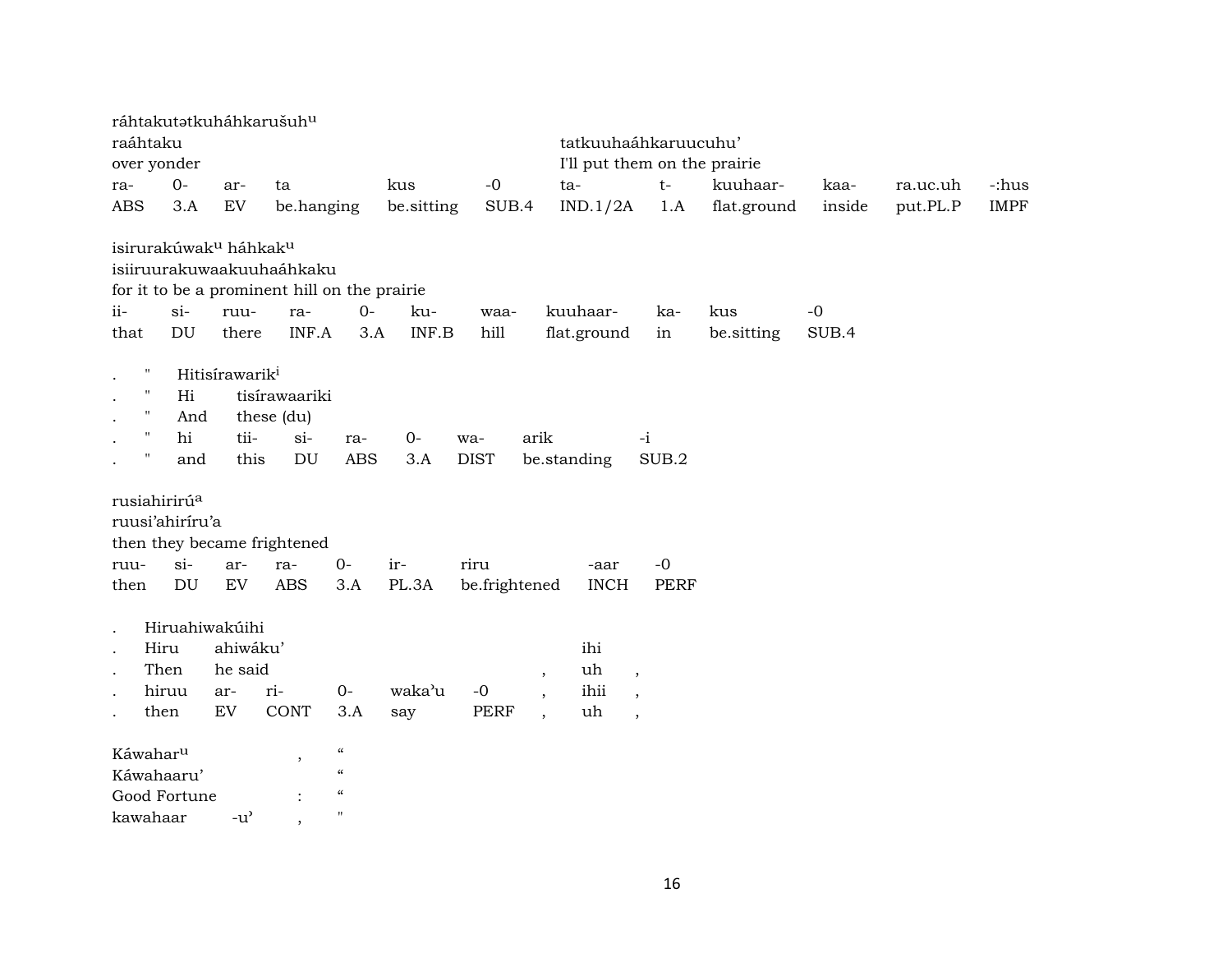be.fortunate NOM , "

| Karatíhi<br>Karaatíhi'<br>He is not                             |                                                              |                      |                 |                   |               |           |                       | kíripəšk <sup>i</sup><br>kíripacki<br>little                |            |                             |
|-----------------------------------------------------------------|--------------------------------------------------------------|----------------------|-----------------|-------------------|---------------|-----------|-----------------------|-------------------------------------------------------------|------------|-----------------------------|
| kara-                                                           | ti-                                                          |                      | $0-$            | ihii              |               | -0        |                       | kiripac                                                     | -kis       |                             |
| NEG                                                             | IND.3A                                                       |                      | 3.A             | be.in.a.place     |               | PERF      |                       | small                                                       | <b>DIM</b> |                             |
| tíras <sup>a</sup><br>tíraasa<br>this one lying<br>tii-<br>this | ra-<br>ABS                                                   | 0-<br>3.A            | sa              | be.lying          | $-0$<br>SUB.3 |           | Ħ<br>Ħ<br>Ħ<br>Н<br>Ħ |                                                             |            |                             |
| Hiruahiwák <sup>u</sup><br>Hiru<br>Then<br>hiruu<br>then        | ahiwáku'<br>he said<br>ar-<br>EV                             | ri-                  | CONT.3A         | $0-$<br>3.A       | waka'u<br>say | -0        | PERF                  | Hikusu<br>Hiikusu'<br><b>Breath</b><br>hiik.hus<br>hiccough |            | $-u^{\prime}$<br><b>NOM</b> |
| $\mathcal{C}$<br>$\epsilon$<br>$\epsilon\epsilon$               | Ari<br>Ári'                                                  | Ţ                    | kariríra        | kariiríra'        |               |           |                       |                                                             |            |                             |
| $\ddot{\cdot}$<br>н                                             | Ari<br>arii                                                  | $\overline{ }$       | it is<br>karii- |                   | ri-           |           | $0-$                  | raa-                                                        | 0          | $-0$                        |
| ,<br>Н<br>$\overline{\phantom{a}}$                              | oh                                                           | $\ddot{\phantom{0}}$ |                 | EMPH.NEG          |               | CONT.3A   | 3.A                   | way                                                         | be         | PERF                        |
|                                                                 | rašihkaštíhuru<br>racihkuctiíhuru<br>for us to be around him |                      |                 |                   |               |           |                       |                                                             | Ţ          |                             |
| ra-                                                             | aciir-                                                       |                      | ku-             | ut-               |               | tiihur.uu |                       | $-0$                                                        |            |                             |
| INF.A                                                           | IN.DU.A                                                      |                      | INF.B           | PREV              |               | be.around |                       | SUB.4                                                       |            |                             |
| nakíripəšk <sup>i</sup>                                         |                                                              |                      |                 | kakíra<br>kaakíra |               |           |                       |                                                             | ha<br>Ha   |                             |
| Raakíripacki                                                    |                                                              |                      |                 |                   |               |           |                       |                                                             |            |                             |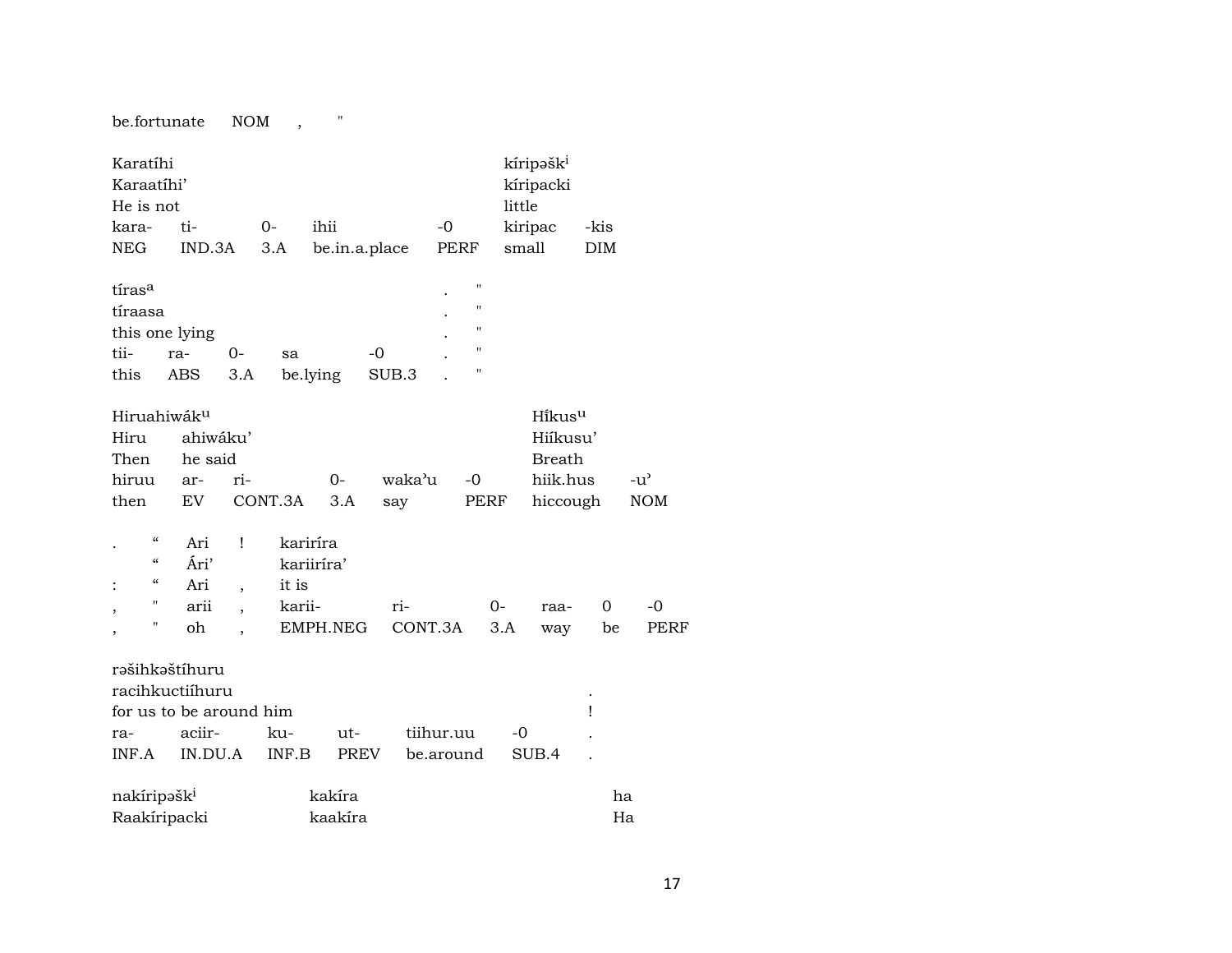|             | A small thing                 |                    |                   |          | he does not have it! |       |       |      |          |             | Why,           |   |
|-------------|-------------------------------|--------------------|-------------------|----------|----------------------|-------|-------|------|----------|-------------|----------------|---|
| raa-        | kiripac                       |                    | -kis              |          | kaaki-               | $0 -$ |       | raah | -0       |             | ha             |   |
| way         | small                         |                    | DIM               |          | NEG.IND.3A           | 3.A   |       | have | PERF     |             | ha             |   |
|             |                               |                    |                   |          |                      |       |       |      |          |             |                |   |
|             | nakarihahkuhákaw <sup>i</sup> |                    |                   |          |                      |       |       |      |          |             |                |   |
|             | rakarihaahkuuhaahkáwi         |                    |                   |          |                      |       |       |      |          |             |                |   |
|             | the rocks on the prairie      |                    |                   |          |                      |       |       |      |          |             |                |   |
| ra-         | $0-$                          | karit-             |                   | raar-    | kuuhaar-             |       | ka    |      | -wi      |             |                |   |
| ABS         | 3.A                           | rock               |                   | PL       | flat.ground          |       | be.in |      | SUB.L    |             |                |   |
|             |                               |                    |                   |          |                      |       |       |      |          |             |                |   |
| witiráriwu  |                               |                    |                   |          |                      |       |       |      |          |             |                |   |
| witiráriwu' |                               |                    |                   |          |                      |       |       |      |          |             |                |   |
|             | he is carrying them           |                    |                   |          |                      |       |       |      |          |             |                | ı |
| wi-         | ti-                           |                    | 0-                | raar-    |                      | ri-   |       | wu   |          | -:hus       |                |   |
| QUOT        |                               | IND.3A             | 3.A               |          | 3PL.INAN.P           | PORT  |       |      | go.IMPF  | <b>IMPF</b> |                |   |
|             |                               |                    |                   |          |                      |       |       |      |          |             |                |   |
|             | Náw <sup>a</sup>              |                    | irár <sup>i</sup> |          |                      |       |       |      |          |             | ,              |   |
| н           | Ráwa                          |                    | iraári'           |          |                      |       |       |      |          |             |                |   |
| п           | <b>Now</b>                    |                    | brother           |          |                      |       |       |      |          |             | $\,$           |   |
| п           | rawa                          |                    | $i-$              |          | -raar-               |       |       | -ri' |          |             | ,              |   |
| п           | now                           |                    |                   | 3.POSS.A | same.sex.sibling     |       |       |      | 3.POSS.B |             | $\overline{ }$ |   |
|             |                               |                    |                   |          |                      |       |       |      |          |             |                |   |
|             | hirusiahúhkukspəs             |                    |                   |          |                      |       |       |      |          |             |                |   |
| hiru        |                               | si'ahúhkukspaas    |                   |          |                      |       |       |      |          |             |                |   |
| then        |                               | they (du) ran away |                   |          |                      |       |       |      |          |             |                |   |

| $\frac{1}{2}$ and $\frac{1}{2}$ and $\frac{1}{2}$ |  |  |                                            |  |
|---------------------------------------------------|--|--|--------------------------------------------|--|
|                                                   |  |  | hiruu si- ar- ra- 0- uur- kuks.as -wa -0   |  |
|                                                   |  |  | then DU EV ABS 3.A PREV run.away DIST PERF |  |

. .

. .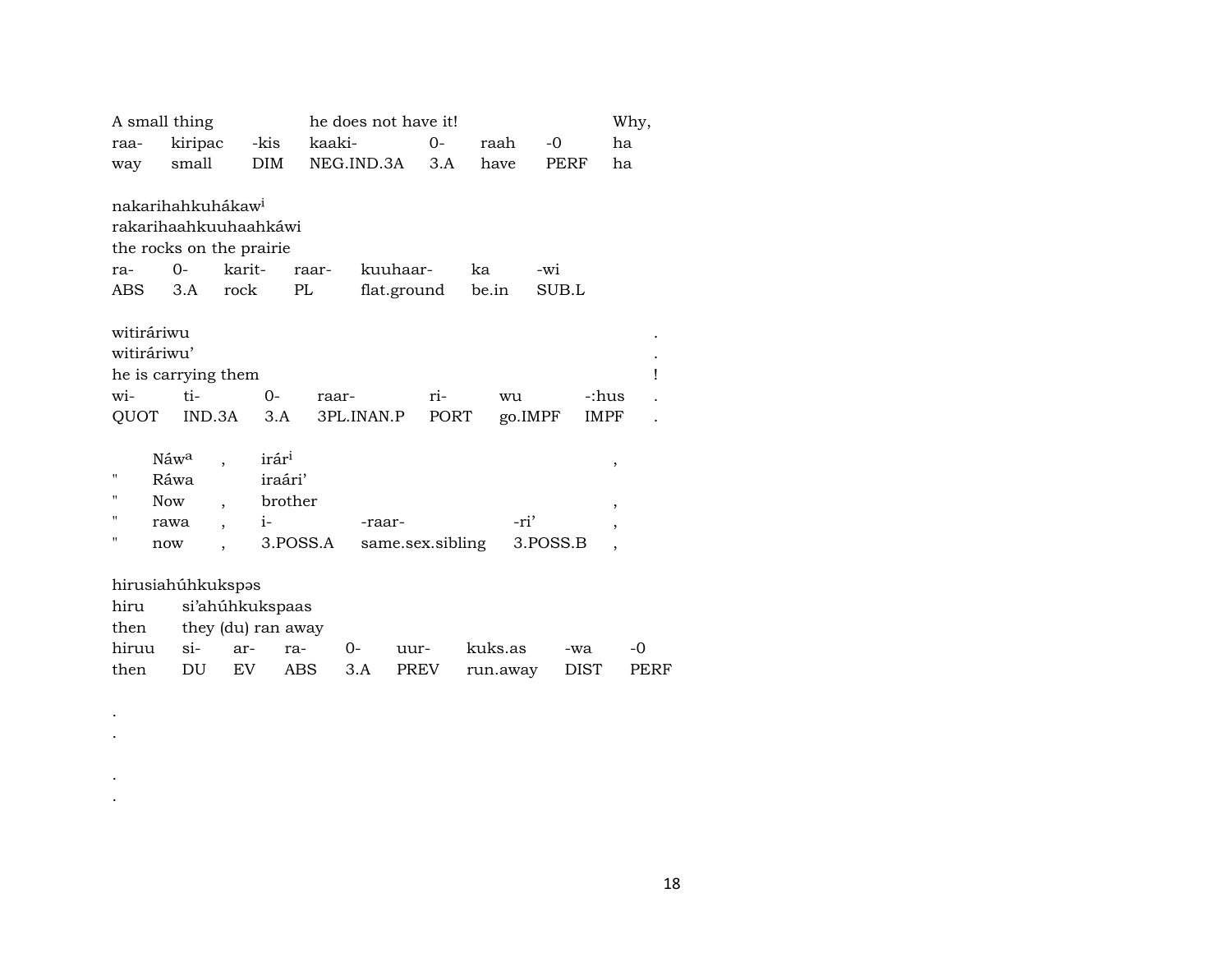|                         | Wirikutiiruhkúksas <sup>i</sup>      |               |            |             |                |             |             |             |      |                      |             |               |      |       |
|-------------------------|--------------------------------------|---------------|------------|-------------|----------------|-------------|-------------|-------------|------|----------------------|-------------|---------------|------|-------|
|                         | Wírikuti'iruhkúksasi                 |               |            |             |                |             |             |             |      |                      |             |               |      |       |
|                         | He was the one that one who ran away |               |            |             |                |             |             |             |      |                      |             |               |      |       |
| wii-                    | riku-                                |               | tii-       | ii-         | ra-            | $0-$        |             | uur-        |      | kuks.as              |             | $-i$          |      |       |
| now                     | that.is                              |               | this       | that        | <b>ABS</b>     |             | 3.A         | <b>PREV</b> |      | run.away             |             | SUB.2         |      |       |
| Páruksti,               |                                      |               | hiwirikúri |             |                |             |             |             |      |                      |             |               |      |       |
| Paáruksti'              |                                      | hi            |            | wírikuri'   |                |             |             |             |      |                      |             |               |      |       |
| Holy Being              |                                      | and           |            |             | he was the one |             |             |             |      |                      |             |               |      |       |
| waarukstii              |                                      | hi            | wii-       |             | riku-          | ri-         |             | 0-          |      | 0                    | $-0$        |               |      |       |
| be.holy                 |                                      | and           |            | now         | that.is        |             | CONT.3A     |             | 3.A  | be                   | <b>PERF</b> |               |      |       |
| Hikusu                  |                                      |               |            | A           |                |             |             |             |      |                      |             |               |      |       |
| Hiíkusu'                |                                      |               |            | A           |                |             |             |             |      |                      |             |               |      |       |
| <b>Breath</b>           |                                      |               |            | And         |                |             |             |             |      |                      |             |               |      |       |
| hiik.hus                |                                      | $-u^{\prime}$ |            | a           |                |             |             |             |      |                      |             |               |      |       |
| hiccough                |                                      | <b>NOM</b>    |            | and         |                |             |             |             |      |                      |             |               |      |       |
|                         |                                      |               |            |             |                |             |             |             |      |                      |             |               |      |       |
| wírikuri                |                                      |               |            |             |                |             |             |             |      |                      |             |               |      |       |
| wírikuri'               |                                      |               |            |             |                |             |             |             |      |                      |             |               |      |       |
|                         | he was the one                       |               |            |             |                |             |             |             |      |                      |             |               |      |       |
| wii-                    | riku-                                |               | ri-        |             | 0-             | $\mathbf 0$ | $-0$        |             |      |                      |             |               |      |       |
| now                     | that.is                              |               | CONT.3A    |             | 3.A            | be          | <b>PERF</b> |             |      |                      |             |               |      |       |
|                         |                                      |               |            |             |                |             |             |             |      |                      |             |               |      |       |
| iruhkúksas <sup>i</sup> |                                      |               |            |             |                |             |             |             |      | Káwahar <sup>u</sup> |             |               |      |       |
| irúhkuksasi             |                                      |               |            |             |                |             |             |             |      | Káwahaaru'           |             |               |      |       |
|                         | that one who ran away                |               |            |             |                |             |             |             |      | Good Fortune         |             |               |      |       |
| ii-                     | ra-                                  | $O -$         |            | uur-        | kuks.as        |             | $-i$        |             |      | kawahaar             |             | $-u^{\prime}$ |      |       |
| that                    | <b>ABS</b>                           |               | 3.A        | <b>PREV</b> |                | run.away    |             | SUB.2       |      | be.fortunate         |             | <b>NOM</b>    |      |       |
|                         |                                      |               |            |             |                |             |             |             |      |                      |             |               |      |       |
|                         | hirikuahutirahútaw <sup>i</sup>      |               |            |             |                |             |             |             |      |                      |             |               |      |       |
| hi                      | ríku'ahu'                            |               |            |             |                |             |             |             |      | tirahútawi           |             |               |      |       |
| and                     | he was the one                       |               |            |             |                |             |             |             |      | this wind            |             |               |      |       |
| hi                      | riku-                                |               | ar-        | ra-         | $0-$           | uu          |             | $-0$        | tii- |                      | ra-         | $0 -$         | huta | $-W1$ |
|                         |                                      |               |            |             |                |             |             |             |      |                      |             |               |      |       |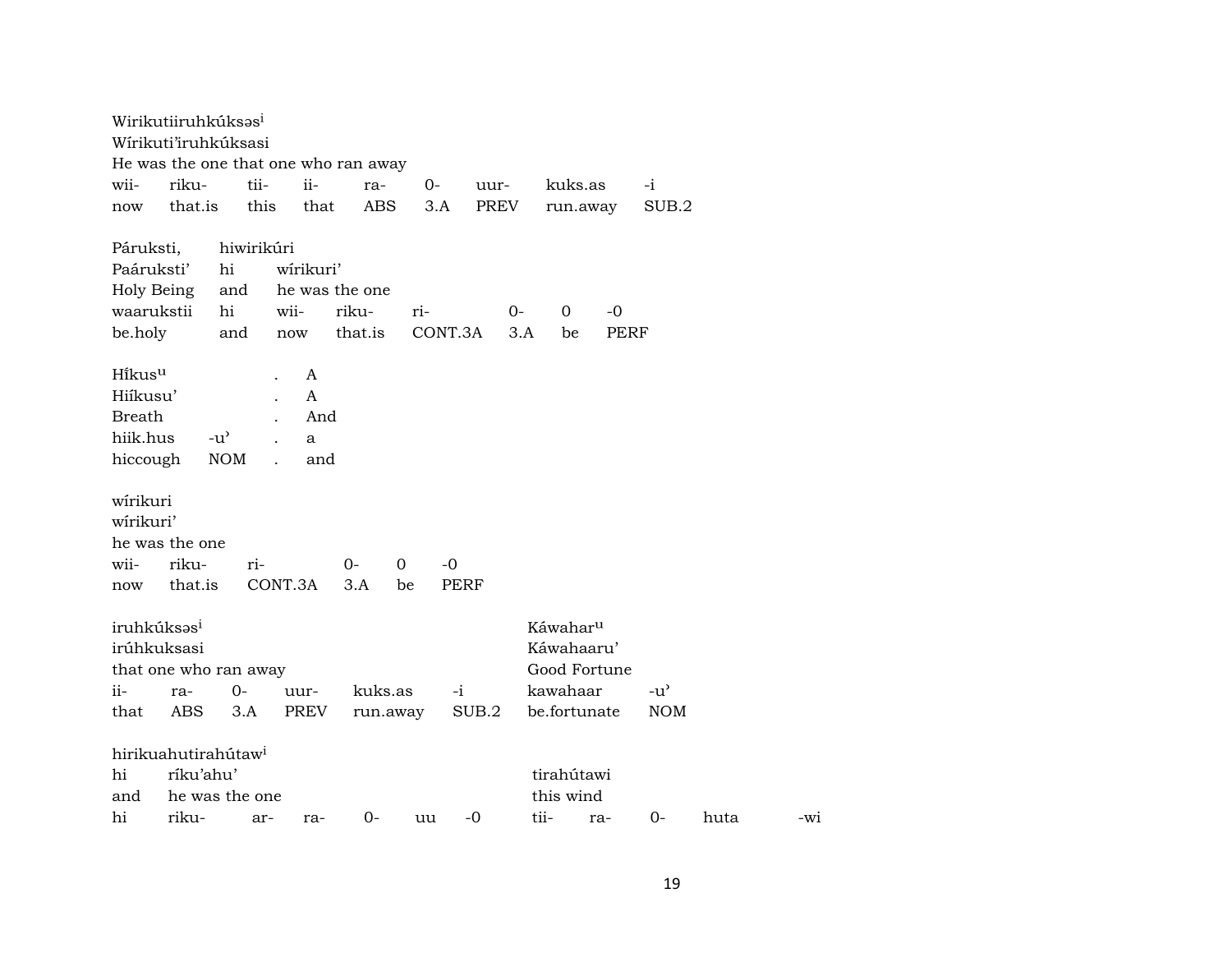the.one  $EV$ ABS 3.A be PERF this ABS  $3.A$ be.windy SUB.L and

- Níhuks<sup>u</sup>  $\sim$
- Ríhuksu'
- Only
- rihuks  $-u^{\prime}$  $\cdot$
- **NOM** alone

siwitikukstákatn siwitikukstákut they (du) had run away ti- $0$  $si$ wikuks.takuk  $-0$  $\mathop{\rm DU}\nolimits$ QUOT IND.3A  $3.A$ run.away PERF

hikišiahakuksuhuríriwata

|    |  | hi kici ahakuksuhuuririwaata' |  |                                                    |  |
|----|--|-------------------------------|--|----------------------------------------------------|--|
|    |  | and but he jumped up afraid   |  |                                                    |  |
| hi |  | kici ar- ra- 0- a-            |  | kuks.uhuur.iriwaat.a -0                            |  |
|    |  |                               |  | and but EV ABS 3.A PREV.3A jump.up.frightened PERF |  |

hiahakukstákatu  $\overline{\phantom{a}}$ 

|     | hi ahakúkstakut |                 |  |                          |  |  |  |  |  |
|-----|-----------------|-----------------|--|--------------------------|--|--|--|--|--|
|     |                 | and he ran away |  |                          |  |  |  |  |  |
|     |                 |                 |  |                          |  |  |  |  |  |
| and |                 |                 |  | EV ABS 3.A run.away PERF |  |  |  |  |  |

Naktašuraruraspihahkátaku

| Ráktahcu'  |            |     | Raruuraspiihaahkátaku |                            |           |        |         |       |                            |            |       |  |  |  |  |
|------------|------------|-----|-----------------------|----------------------------|-----------|--------|---------|-------|----------------------------|------------|-------|--|--|--|--|
| His Shield |            |     |                       | With Claws Hanging From It |           |        |         |       |                            |            |       |  |  |  |  |
| rak.tahc   | -u'        | ra- | $($ ) –               | $a -$                      |           | uur-   | as.wit- | raar- | kata-                      | kus        | $-()$ |  |  |  |  |
| shield     | <b>NOM</b> | ABS | 3.A                   | POSS.3A                    | PHYS.POSS | POSS.A | claw    | PL    | against.a.vertical.surface | be.sitting | SUB.4 |  |  |  |  |

 $\bullet$  $\bullet$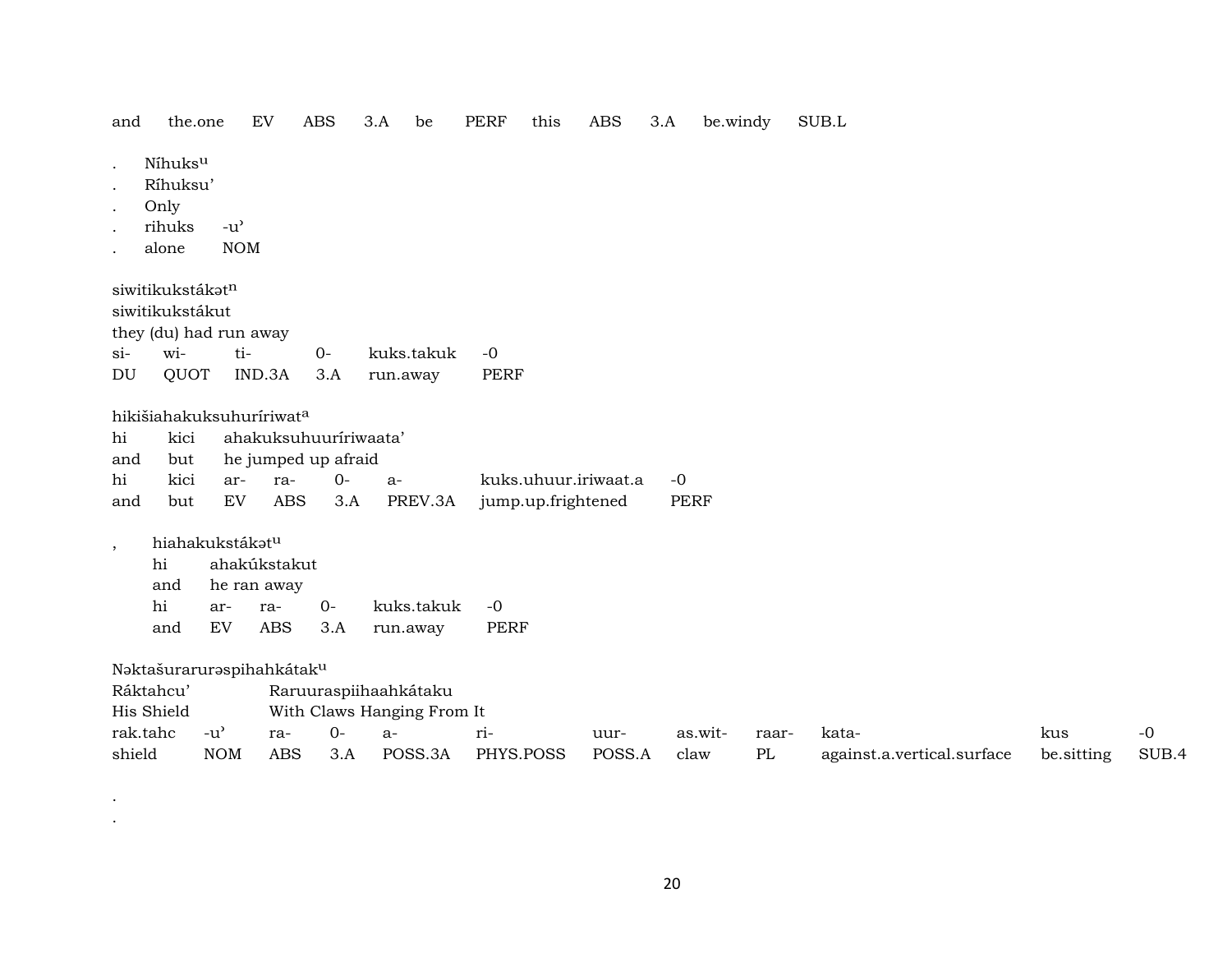|            | Awitahwiturukaríwis         |                   |                               |               |             |               |                            |                    |                |             |
|------------|-----------------------------|-------------------|-------------------------------|---------------|-------------|---------------|----------------------------|--------------------|----------------|-------------|
| A          |                             |                   | witaahwiituurukáriwis         |               |             |               |                            |                    |                |             |
| And        |                             |                   | there was a rise across there |               |             |               |                            |                    |                |             |
| a          | wi-                         | ti-               |                               | $0-$<br>ar-   | wiituur-    |               | ukariwis                   |                    | $-0$           |             |
| and        | QUOT                        |                   | IND.3A                        | EV<br>3.A     | level.ridge |               | be.across                  |                    | PERF           |             |
|            | hiwikuwitarúha <sup>u</sup> |                   |                               |               |             |               |                            |                    |                |             |
| hi         |                             | wikuwitaruúhaa'u' |                               |               |             |               |                            |                    |                |             |
| and        |                             |                   | he continued doing it         |               |             |               |                            |                    |                |             |
| hi         | wii-                        | ku-               | wi-                           | ti-           | $0-$        | ar-           | $ut -$                     |                    | raa.uu         | -0          |
| and        | now                         | <b>INDF</b>       | QUOT                          | IND.3A        | 3.A         | EV            | PREV                       |                    | way.to.be.thus | <b>PERF</b> |
|            | náhkuwaka                   |                   |                               |               |             | $^\mathrm{,}$ | $\mathcal{C}$              | åka <sup>a</sup> ! |                |             |
|            | raáhkuwaaka                 |                   |                               |               |             |               | $\boldsymbol{\mathcal{C}}$ | Aáka'a             |                |             |
|            | as he would say             |                   |                               |               |             |               | $\epsilon\epsilon$         | Oh my,             |                |             |
| ra-        | $0 -$                       | ar-               | ku-                           | waak          | -a          |               |                            | aaka'a             |                |             |
|            | $INF.A$ 3.A                 | EV                | INF.B                         | say.SUB       | SUB.1       |               | 11                         | oh.my              |                |             |
| tikakíhi   |                             |                   |                               |               |             |               |                            |                    |                |             |
| tikaakihi' |                             |                   |                               |               |             |               |                            |                    |                |             |
|            | he is not here              |                   |                               |               |             |               |                            |                    |                |             |
| tii-       | kaaki-                      |                   | $0-$                          | ihii          | $-0$        |               |                            |                    |                |             |
| this       |                             | NEG.IND.3A        | 3.A                           | be.in.a.place | PERF        |               |                            |                    |                |             |
| sírawaka   |                             |                   |                               |               |             |               |                            |                    |                |             |
| sírawaaka  |                             |                   |                               |               |             |               |                            |                    |                |             |
|            | as they (du) said           |                   |                               |               |             |               |                            |                    |                |             |
| $\sin$     | ra-                         | $0 -$             | waak                          | $-a$          |             |               |                            |                    |                |             |
| DU         | <b>ABS</b>                  | 3.A               | say.SUB                       | SUB.1         |             |               |                            |                    |                |             |

. .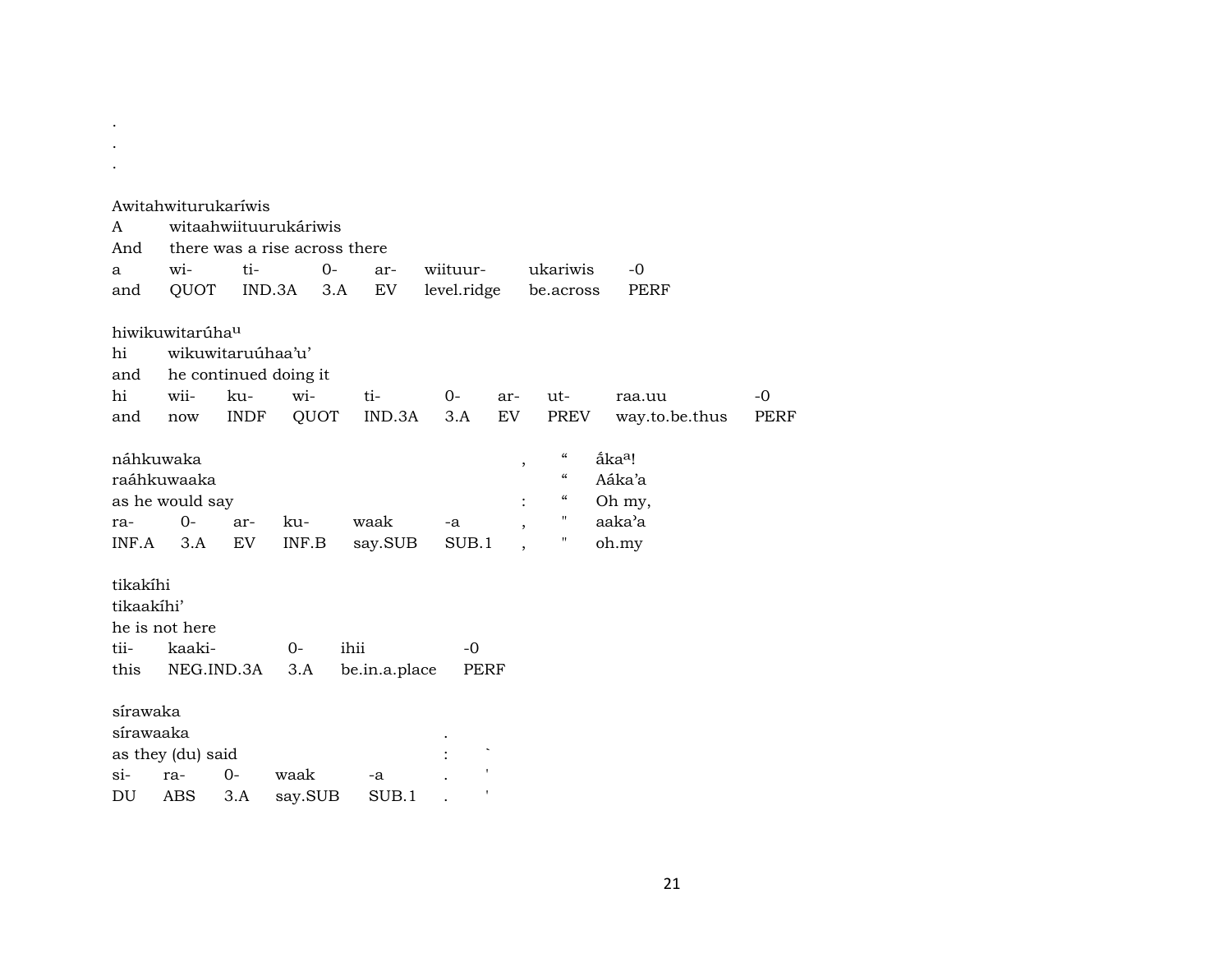| tirata<br>Tiíraata<br>This one        |                                       |                   |            |               |                            |             |             |                          |                    |       |       |  |     |      |
|---------------------------------------|---------------------------------------|-------------------|------------|---------------|----------------------------|-------------|-------------|--------------------------|--------------------|-------|-------|--|-----|------|
| tii-                                  | ra-                                   | 0-                | at         | -a            |                            |             |             |                          |                    |       |       |  |     |      |
| this                                  | <b>ABS</b>                            | 3.A               | go         | SUB.1         |                            |             |             |                          |                    |       |       |  |     |      |
| kaširíkut <sup>i</sup> t <sup>n</sup> |                                       |                   |            |               |                            |             |             |                          |                    |       |       |  |     |      |
| kaaciriíkuutit                        |                                       |                   |            |               |                            |             |             | $\mathbf{H}$             |                    |       |       |  |     |      |
|                                       | we will kill him                      |                   |            |               |                            |             |             |                          | $^{\prime}$        |       |       |  |     |      |
| kii-                                  | $i-$                                  |                   |            | aciir-        | $i-$                       | kuut.ik     | $-0$        |                          | $\pmb{\mathsf{H}}$ |       |       |  |     |      |
| <b>HORT</b>                           |                                       | CONT.1/2A         |            | IN.DU.A       | <b>SEQ</b>                 | kill        | <b>PERF</b> |                          | $\pmb{\mathsf{H}}$ |       |       |  |     |      |
| Hištaahi                              |                                       |                   |            | witakásispa   |                            |             |             |                          |                    |       |       |  |     |      |
| Hictá'aahii'                          |                                       |                   |            | witaahkásispa |                            |             |             |                          |                    |       |       |  |     |      |
| Nevertheless                          |                                       |                   |            | he ran off    |                            |             |             |                          |                    |       |       |  |     |      |
| hi                                    | cta'aahii                             |                   | wi-        |               | ti-                        | $0-$<br>ar- | kasispaar   |                          | $-0$               |       |       |  |     |      |
| and                                   | nevertheless                          |                   | QUOT       |               | IND.3A                     | EV<br>3.A   | run         |                          | <b>PERF</b>        |       |       |  |     |      |
| Náwa                                  |                                       | irár <sup>i</sup> |            |               |                            |             |             |                          |                    |       |       |  |     |      |
| $\bullet$<br>$\bullet$                | $\overline{ }$ ,<br>Ráwa              |                   | iraári'    |               |                            |             |             | $^\mathrm{,}$            |                    |       |       |  |     |      |
| Now<br>$\bullet$                      |                                       |                   | brother    |               |                            |             |             |                          |                    |       |       |  |     |      |
| rawa                                  | $\ddot{\phantom{1}}$                  | $i-$              |            |               | -raar-                     | -ri'        |             | ,<br>$\,$                |                    |       |       |  |     |      |
| now                                   |                                       |                   | 3.POSS.A   |               | same.sex.sibling           |             | 3.POSS.B    | $\overline{\phantom{a}}$ |                    |       |       |  |     |      |
|                                       |                                       |                   |            |               |                            |             |             |                          |                    |       |       |  |     |      |
|                                       | awitiahahiksúkatn                     |                   |            |               |                            |             |             |                          |                    |       |       |  |     |      |
| a                                     | witi'ahahiksukat                      |                   |            |               |                            |             |             |                          |                    |       |       |  |     |      |
| and                                   | he cut his own breath off             |                   |            |               |                            |             |             |                          |                    |       |       |  |     |      |
| a                                     | witi-                                 | ar-               | ra-        | $O -$         | hiks-                      | ukat.k      | $-0$        |                          |                    |       |       |  |     |      |
| and                                   | <b>REFL</b>                           | EV                | <b>ABS</b> | 3.A           | breath                     | cut         | <b>PERF</b> |                          |                    |       |       |  |     |      |
|                                       | naktašuraruraspi hakatak <sup>u</sup> |                   |            |               |                            |             |             |                          |                    |       |       |  |     |      |
| Ráktahcu'                             |                                       |                   |            |               | Raruuraspiihaahkátaku      |             |             |                          |                    |       |       |  |     |      |
| His Shield                            |                                       |                   |            |               | With Claws Hanging From It |             |             |                          |                    |       |       |  |     |      |
| rak.tahc                              | $-u^{\prime}$                         |                   | ra-        | $0-$          | $a-$                       | ri-         | uur-        |                          | as.wit-            | raar- | kata- |  | kus | $-0$ |